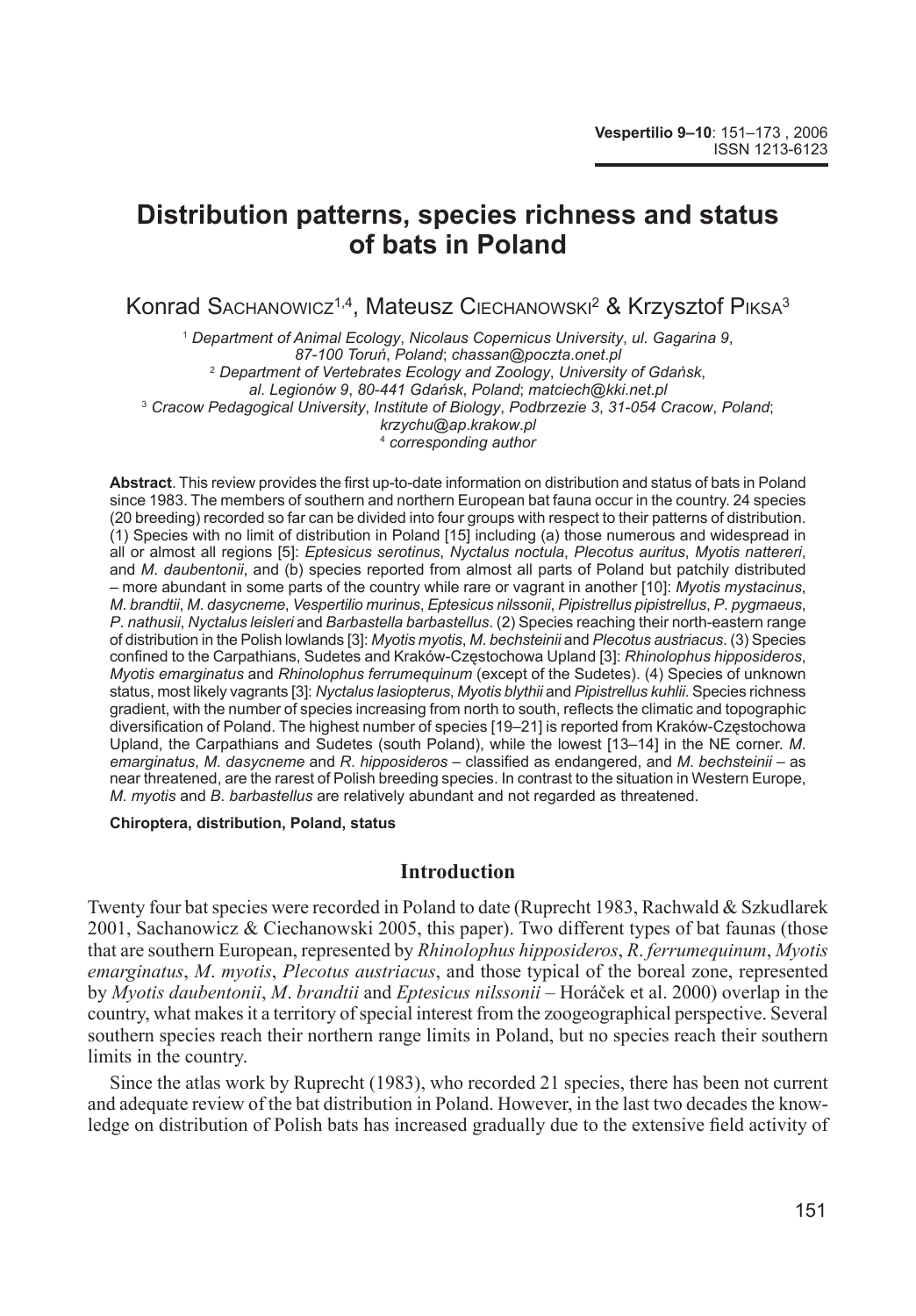Table 1. The regional distribution of bats in Poland: I – Baltic Coast, II – Pomerania Lakelands, III – Wielkopolska-Kujawy Lakelands, IVa – East-Central Lowlands, IVb – West-Central Lowlands, V – Southern Uplands and Podkarpacie, VI – Kraków-Częstochowa Upland, VII – Sudetes, VIII – Carpathians (VIIIa – Tatras, VIIIb – Beskids), IX – Masurian Lakeland, X – Suwałki Lakeland, XI – Podlasie Lowland, XII – Polesie and Wołyń. (+) data from Ruprecht (1983),  $O$  – species recorded after 1983 for the first time, n – minimal number of species Tabela 1. Regionalne rozmieszczenie nietoperzy w Polsce: I – Pobrzeże Bałtyku, II – Pojezierza Pomorskie, III – Pojezierza Wielkopolsko-Kujawskie, IVa – Niziny Środkowo-Wschodnie, IVb – Niziny Środkowo-Zachodnie, V – Wyżyny Południowe i Podkarpacie, VI – Wyżyna Krakowsko-Częstochowska, VII – Sudety, VIII – Karpaty (VIIIa – Tatry, VIIIb – Beskidy), IX – Pojezierze Mazurskie, X – Pojezierze Suwalskie, XI – Nizina Podlaska, XII – Polesie i Wołyń. (+) dane z Ruprechta (1983), O – gatunek stwierdzony pierwszy raz po roku 1983, n – minimalna liczba gatunków

|                        |           | Ш         | Ш                        | IVa       | IV <sub>b</sub> | V         | VI        | VII       | VIIIa     | VIIIb     | IX                | X         | ΧI        | XII       |
|------------------------|-----------|-----------|--------------------------|-----------|-----------------|-----------|-----------|-----------|-----------|-----------|-------------------|-----------|-----------|-----------|
| R. hipposideros        |           |           |                          |           | O               | $\ddot{}$ | $\ddot{}$ | $\ddot{}$ |           | +         |                   |           |           |           |
| R. ferrumequinum       |           |           |                          |           |                 |           | $\ddot{}$ |           |           | O         |                   |           |           |           |
| M. myotis              | $\ddot{}$ | $\ddot{}$ | $\ddot{}$                | $\ddot{}$ | $\ddot{}$       | $\ddot{}$ | $\ddot{}$ | $\ddot{}$ | $\ddot{}$ | $\ddot{}$ |                   |           | O         |           |
| M. blythii             |           |           |                          |           |                 |           |           |           | O         |           |                   |           |           |           |
| M. bechsteinii         | $\Omega$  | $\circ$   | $\ddot{}$                | $\circ$   | $\ddot{}$       | $\ddot{}$ | $\Omega$  | $\ddot{}$ | $\ddot{}$ | $\ddot{}$ |                   |           |           | $\circ$   |
| M. nattereri           | $\ddot{}$ | $\ddot{}$ | $\ddot{}$                | $\ddot{}$ | $\ddot{}$       | $\ddot{}$ | $\ddot{}$ | $\ddot{}$ | O         | +         | $\ddot{}$         | O         | $\ddot{}$ | $\ddot{}$ |
| M. emarginatus         |           |           |                          |           | O               |           | $\ddot{}$ | $\circ$   | O         | $\ddot{}$ |                   |           |           |           |
| M. mystacinus          | +         | $\Omega$  | $\ddot{}$                | $\ddot{}$ | $\ddot{}$       | $\ddot{}$ | $\ddot{}$ | $\ddot{}$ | $\ddot{}$ | $\ddot{}$ | $^{+}$            |           |           | $\circ$   |
| M. brandtii            |           | $\ddot{}$ | $\ddot{}$                | O         | $\ddot{}$       | $\ddot{}$ | $\ddot{}$ | $\ddot{}$ | O         | O         |                   | Ω         | $\ddot{}$ | $\ddot{}$ |
| M. dasycneme           | ∩         | $\ddot{}$ | $\ddot{}$                | $\ddot{}$ | $\ddot{}$       | $\ddot{}$ | $\ddot{}$ | $\ddot{}$ | $\circ$   |           | $+$               | $\Omega$  | $\ddot{}$ | $\circ$   |
| M. daubentonii         |           | $\ddot{}$ | $\ddot{}$                | $\ddot{}$ | $\ddot{}$       | $\ddot{}$ | $\ddot{}$ | $\ddot{}$ | O         | $\ddot{}$ | $\ddot{}$         | $\Omega$  | $\ddot{}$ | $\circ$   |
| V. murinus             |           | $\ddot{}$ | $\ddot{}$                | $\ddot{}$ | $\ddot{}$       | $\ddot{}$ | $\ddot{}$ | $\ddot{}$ | $\ddot{}$ | $\ddot{}$ | $\ddot{}$         | $\Omega$  | $\ddot{}$ | $\ddot{}$ |
| E. nilssonii           | Ω         | $\Omega$  | $\ddot{}$                | $\ddot{}$ | $\circ$         | $\ddot{}$ | $\ddot{}$ | $\ddot{}$ | $\ddot{}$ | $\ddot{}$ | $\ddot{}$         | $\ddot{}$ | $\ddot{}$ | $\circ$   |
| E. serotinus           |           | $\ddot{}$ | $\ddot{}$                | $\ddot{}$ | $\ddot{}$       | $\ddot{}$ | $\ddot{}$ | $\ddot{}$ | $\ddot{}$ | $\ddot{}$ | $\ddot{}$         | $\ddot{}$ | $\ddot{}$ | $\ddot{}$ |
| P. pipistrellus s.l.   | +         | $\ddot{}$ | $\ddot{}$                | $\ddot{}$ | $\ddot{}$       | $\ddot{}$ | $\ddot{}$ | $\circ$   | O         | $\ddot{}$ | $\ddot{}$         | $\ddot{}$ | $\ddot{}$ | $\ddot{}$ |
| P. pipistrellus        | O         | $\circ$   | O                        | —         | O               | O         | O         | O         | O         | O         |                   | Ο         |           |           |
| P. pygmaeus            | O         | $\circ$   | $\overline{\phantom{0}}$ | $\circ$   | —               | O         | O         |           |           | O         | $\qquad \qquad -$ | O         | $\circ$   |           |
| P. nathusii            |           | $\ddot{}$ | $\ddot{}$                | $\ddot{}$ | $\ddot{}$       | $\ddot{}$ | $\circ$   | $\ddot{}$ |           | O         | $\ddot{}$         | $\ddot{}$ | $\ddot{}$ | $\ddot{}$ |
| P. kuhlii              |           |           |                          |           |                 | O         |           |           |           |           |                   |           |           |           |
| N. lasiopterus         |           |           |                          |           | $\ddot{}$       |           | $\Omega$  |           |           |           |                   |           |           |           |
| N. noctula             |           | $\ddot{}$ | $\ddot{}$                | $\ddot{}$ | $\ddot{}$       | $\ddot{}$ | $\ddot{}$ | $\ddot{}$ | O         | $\ddot{}$ | $\ddot{}$         | $\ddot{}$ | $\ddot{}$ | $\ddot{}$ |
| N. leisleri            | Ω         | $\ddot{}$ | $\ddot{}$                | $\ddot{}$ | $\ddot{}$       | $\ddot{}$ | $\ddot{}$ | $\circ$   | $\ddot{}$ | Ο         | $\Omega$          | $\Omega$  | $\ddot{}$ | $\ddot{}$ |
| P. auritus             |           | $\ddot{}$ | $\ddot{}$                | $\ddot{}$ | $\ddot{}$       | $\ddot{}$ | $\ddot{}$ | $\ddot{}$ | $\ddot{}$ | $\ddot{}$ | $\ddot{}$         | O         | $\ddot{}$ | $\ddot{}$ |
| P. austriacus          | Ω         |           | $\ddot{}$                | $\ddot{}$ | $\ddot{}$       | $\ddot{}$ | $\ddot{}$ | $\ddot{}$ | O         | $\ddot{}$ |                   |           | $\circ$   | $\ddot{}$ |
| <b>B.</b> barbastellus | $\circ$   | $\ddot{}$ | $\ddot{}$                | $\ddot{}$ | $\ddot{}$       | $\ddot{}$ | $\ddot{}$ | $\ddot{}$ | $\ddot{}$ | $\ddot{}$ | $\circ$           | O         | $\ddot{}$ | $\circ$   |
| n                      | 18        | 17        | 17                       | 17        | 20              | 20        | 22        | 19        | 18        | 20        | 13                | 14        | 15        | 16        |

numerous amateur bat workers. As a result of recent faunal surveys the picture of bat distribution and their status in the country has changed. Many articles on bats were published but most of them in Polish, what makes them almost inaccessible for bat scientists outside Poland. Moreover, the results of numerous regional bat surveys are accessible only as the abstracts of papers presented at annual Polish Bat Research Conferences (OKCh).

In this review we summarise the actual distribution status and abundance of bat species in Poland.

## **Material and Methods**

For the analysis of bat distribution, gaps in data from Ruprecht (1983) were filled, based on published material available from 1983 to 2005 (Table 1). In some cases significant, unpublished data also were used. The existing physio-geographical division of Poland (Kondracki 2001), based on geo-botanical regions, was adapted to create an adequate geographical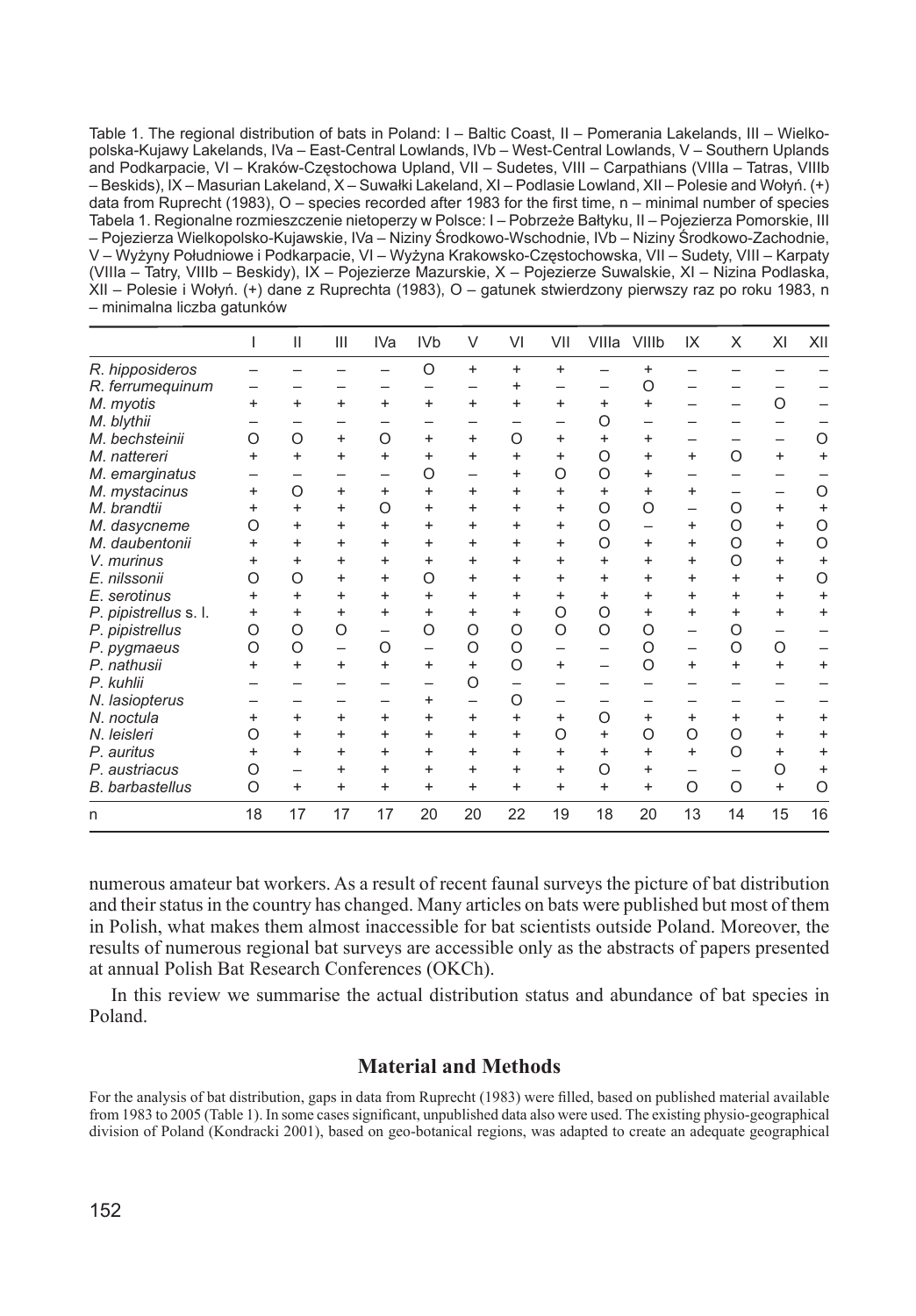division (Fig. 1) as a background to describe the distribution of bats. We have made some modifications, such as splitting clearly distinct subregions from the bigger units, or joining similar units into one bigger, uniform region. The division applied herein was based on 12 geographical regions and subregions (Fig. 1). Four regions (IX, X, XI, XII) are in eastern Europe, while the rest of the country is situated in western Europe (Kondracki 2001). Short regional characteristics are presented below, compiled according to Kondracki (2001).

Region I, the Baltic Coast is rather flat and strongly influenced by the Atlantic climate, with mild winters, cool summers and high level of precipitation. Specific, maritime types of vegetation occur only in this region.

The northern Pomerania Lakelands (II) and the southern Wielkopolska-Kujawy Lakelands (III) are considered here as separate regions of the uniform area. The former region has a dense network of postglacial lakes and is mostly forested, with beech *Fagus sylvatica* and Scotch pine *Pinus silvestris* as dominant tree species. In northern, moraine zone, the landscape is hilly (up to 329 m a. s. l.). Subatlantic types of vegetation occur in this region. The latter region is warmer and drier than former, with fewer lakes and a landscape dominated by farmland. The largest North European bat hibernaculum – Nietoperek Bat Reserve is located there in underground military tunnels (Urbańczyk 1990).

The large Central Lowland Region was split into the East-Central Lowlands (IV a) and the West-Central Lowlands (IV b). The whole area is flat and has no natural lakes, with the dominant landscape being typical Polish farmland. The climate is relatively warm and has a low level of rainfall. The influence of continental climate gradually increases towards the east. The vegetation in the East-Central Lowlands is an intermediate between Central and Eastern Europe; oak *Quercus robur* and *Pinus sylvestris* dominate in forests.



Fig. 1. Geographic division of Poland applied in the text:  $I -$ Baltic Coast,  $II -$ Pomerania Lakelands,  $III -$ Wielkopolska-Kujawy Lakelands, IV a – East-Central Lowlands, IV b – West-Central Lowlands, V – Southern Uplands and Podkarpacie, VI – Kraków-Częstochowa Upland, VII – Sudetes, VIII – Carpathians (VIIIa – Tatras, VIIIb – Beskids), IX – Masurian Lakeland, X – Suwałki Lakeland, XI – Podlasie Lowland, XII – Polesie and Wołyń. Based on Kondracki (2001), changed.

Rys. 1. Podział geograficzny Polski zastosowany w tekście: I – Pobrzeże Bałtyku, II – Pojezierza Pomorskie, III – Pojezierza Wielkopolsko-Kujawskie, IVa – Niziny Środkowo-Wschodnie, IVb – Niziny Środkowo-Zachodnie, V – Wyżyny Południowe i Podkarpacie, VI – Wyżyna Krakowsko-Częstochowska, VII – Sudety, VIII – Karpaty (VIIIa – Tatry, VIIIb – Beskidy), IX – Pojezierze Mazurskie, X – Pojezierze Suwalskie, XI – Nizina Podlaska, XII – Polesie i Wołyń. Według Kondrackiego (2001), zmodyfikowane.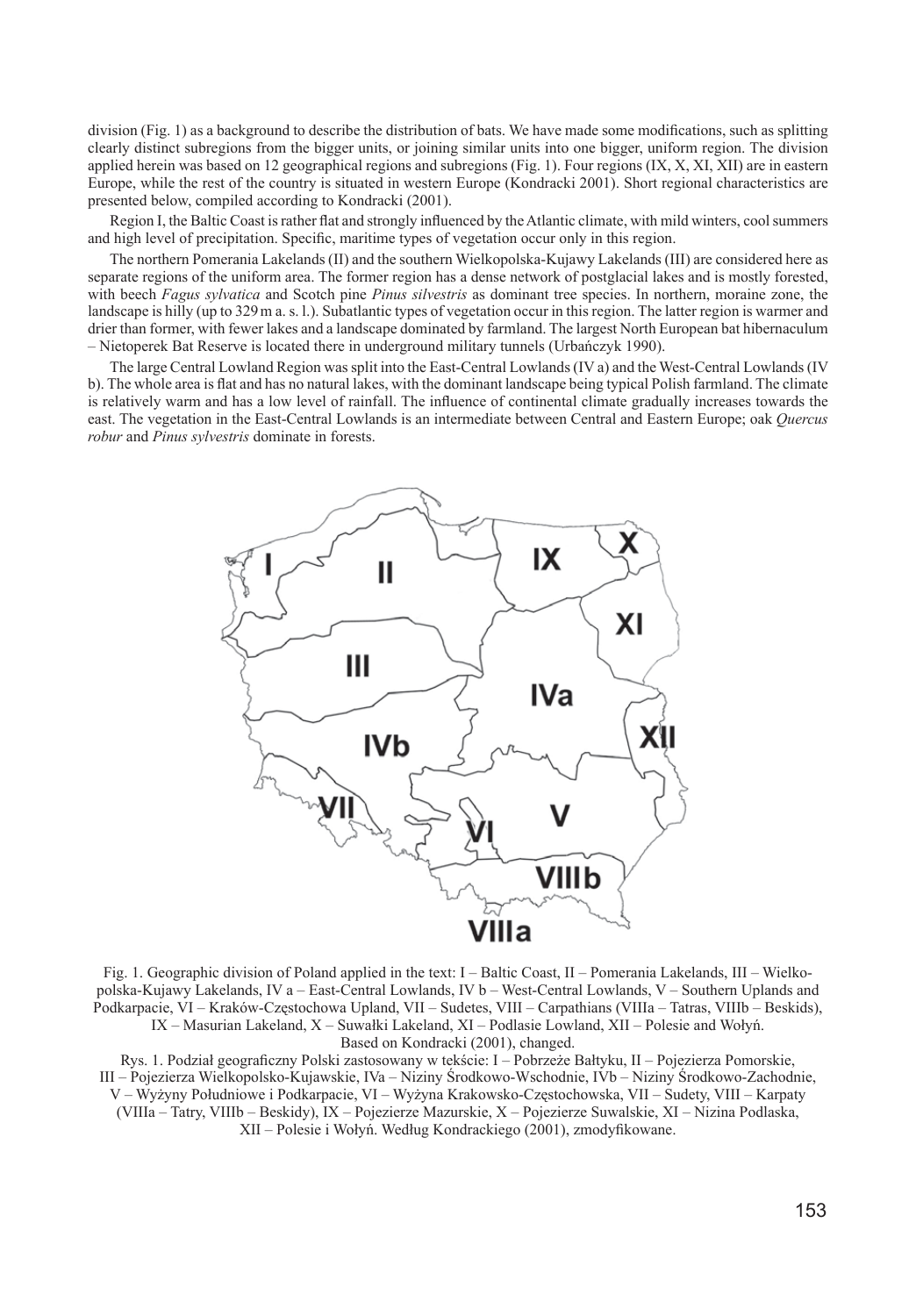The Southern Uplands and Podkarpacie (V) regions are combined because of their similarity, but the Kraków-Częstochowa Upland (VI) is noted as a separate region. The Southern Uplands is a warm and relatively dry region with types of vegetation (forests with *Abies alba*, xerothermic swards, secondary shrubs) typical for South-Central Europe. In some of its parts, limestone or gypsum caves, mines and underground quarries occur, however large areas are covered by loess sediments. The Kraków-Częstochowa Upland is a rocky, karstic range (hills up to 500 m a. s. l.), with over 1000 natural limestone caves.

The Sudetes (VII), a middle-height (up to 1600 m a. s. l.), old mountain range (with ca. 70 caves and numerous old mines), is a northern part of the Bohemian Upland. Its climate is rather cold with high level of precipitation. The Tatras (VIII a) and Beskids (VIII b) are noted as distinct parts of the Carpathians (VIII). The Tatras form the highest Polish mountain range (up to 2499 m a.s.l.) with a harsh climate, and vegetation and landscapes typical of the alpine zone of high mountains. Over 650 karstic caves (the deepest and longest in Poland) occur there. The Beskids are a densely forested middle-height mountain ranges, consisting mainly of sandstone (about 400 tectonic caves). A distinct but small, limestone massive, the Pienins, is adjoined to the Beskids region in this analysis. Polish mountain woodlands are dominated by spruce *Picea abies* at higher altitudes (and in heavily managed treestands); while beech dominates in lower altitudes (only in the SE part of the Carpathians it does reach the upper timber line).

The Masurian Lakeland (IX) is an intermediate between the subatlantic Pomerania Lakelands and the subboreal Suwałki Lakeland. The highest number of lakes and largest area of forests are located there. Some areas that were previously included as the western part of the Masurian Lakeland (Ruprecht 1983, Ciechanowski et al. 2002), are included in the Pomerania Lakelands region instead, because of differences in landscape and vegetation (Kondracki 2001). The Suwałki Lakelands  $(X)$  and the Podlasie Lowland  $(XI)$  are heavily influenced by continental climate. They have the highest share of subboreal elements in vegetation (large peat bogs, locally taiga-like spruce forests). The Podlasie Lowland is intermediate between the East-Central and Belorusian Lowlands.

Polesie and Wołyń (XII) are the westernmost parts of the East European marshland (Polesie) and forest-steppes (Wołyń) regions. In fauna, flora and vegetation, both have elements typical for Eastern Europe. The mesophilous forests of the last four regions are characterised by lack of the beech, and a significant share of the lime *Tilia cordata*.

#### **Species review**

#### *Rhinolophus hipposideros* **(Bechstein, 1800) – lesser horseshoe bat**

The range of this species covers the Kraków-Częstochowa Upland, the Carpathians and eastern part of the Sudetes; single records are known also from the SE edge of Podkarpacie (Ruprecht 1983) and from the SW edge of the West-Central Lowlands (Hebda  $\&$  Nowak 2002). Additionally, it was found in Bieszczady (SE part of the Beskids) for the first time (Postawa & Wołoszyn 2000). Ruprecht (1983) reports only one, historical record from the Sudetes, where numerous, new localities (including nurseries) were discovered recently (Szkudlarek et al. 2001, Furmankiewicz & Nowakowski 2003, Szkudlarek & Paszkiewicz 2003). The species is most abundant in the Beskids, where the largest nurseries and winter colonies (up to over 500 individuals in Zbójecka Cave – Nowak & Piksa 1997) are known (Mleczek et al. 1994, Paszkiewicz et al. 1998, Węgiel et al. 2001).

#### *Rhinolophus ferrumequinum* **(Schreber, 1774) – greater horseshoe bat**

The single individuals of this bat (most likely a vagrants) were observed four times in winter: three records come from different caves of the Kraków-Częstochowa Upland (Ruprecht 1983, Postawa & Zygmunt 2000, Nowak et al. 2001 b) and one from a cave in the Carpathians (Mleczek et al. 1994). One dead specimen was found in the attic of Szczyrzyc monastery in the Beskids (Szkudlarek et al. 2003).

#### *Myotis myotis* **(Borkhausen, 1797) – greater mouse-eared bat**

This bat reaches its north-eastern European limit in Poland (Mitchell-Jones et al. 1999). It is widespread and numerous in south and central Poland except for the eastern part of the East-Central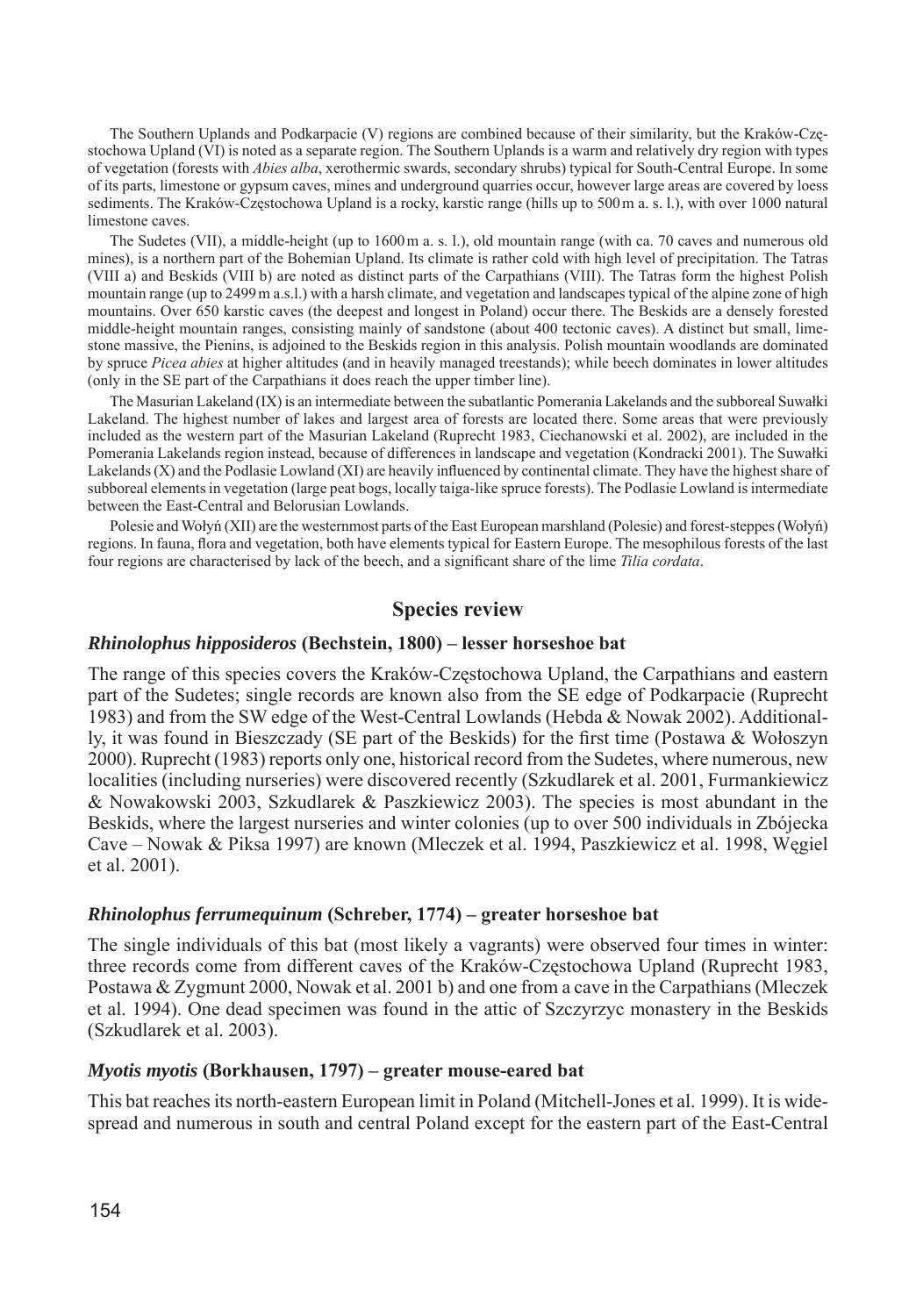Lowlands. Northernmost, it reaches Baltic Coast in the north-west and along the Vistula River, where a small breeding population inhabits the area of Gdańsk (Ruprecht 1983, Bielecka-Rządkowska & Rachwald 1988, Jarzembowski et al. 2000, Ciechanowski 2003). Since 1983, the species' known range has been extended, following new records in the Podlasie Lowland (Kupryjanowicz 1994, Kowalski et al. 1995) and additional new sites from the Baltic Coast (Bernard 1994, Blohm et al. 1999, Wojtaszyn et al. 2000), as well as from the Pomerania Lakelands (Bernard et al. 1991, Kowalski et al. 1995, Ciechanowski et al. 2001a, Gawlak et al. 2002, Kasprzyk et al. 2003, Ciechanowski unpubl., K. Kasprzyk in litt.) (Fig. 2). In NE Poland, records of single adult males are scarce and no nursery roosts was reported (Kowalski et al. 1995, Sachanowicz & Krasnodębski 2003). Recently, *M*. *myotis* is known from all regions ex cept for the Polesie and Wołyń, Masurian, Suwałki and a large part of the Pomerania Lake lands (Fig. 2). Although geographically restricted, it is the most numerous species among bats hibernating in Polish underground roosts, both caves (Labocha & Wołoszyn 1994, Mleczek et al. 1994, Furmankiewicz & Furmankiewicz 2002) and larger fortifications – about 18 000 individuals hibernate in Nietoperek Bat Reserve (Sachanowicz & Ciechanowski 2005). The populations from eastern Germany move partially to western Poland for winter, as indicated by several records of banded bats in the fortifications of Baltic Coast and Wielkopolska-Kujawy Lakelands (Harmata 1996).

#### *Myotis blythii* **(Tomes, 1857) – lesser mouse-eared bat**

One individual of the species was captured in a mist net in 2005 at a cave entrance in the Tatras (K. Piksa in litt.). This is the first record of lesser mouse-eared bat in Poland, possibly linked to



Fig. 2. Distribution range (black) and extralimital localities (black circles) of the greater mouse-eared bat *Myotis myotis* in Poland. Rys. 2. Zasięg (na czarno) i pojedyncze stanowiska (czarne punkty) nocka dużego *Myotis myotis* w Polsce.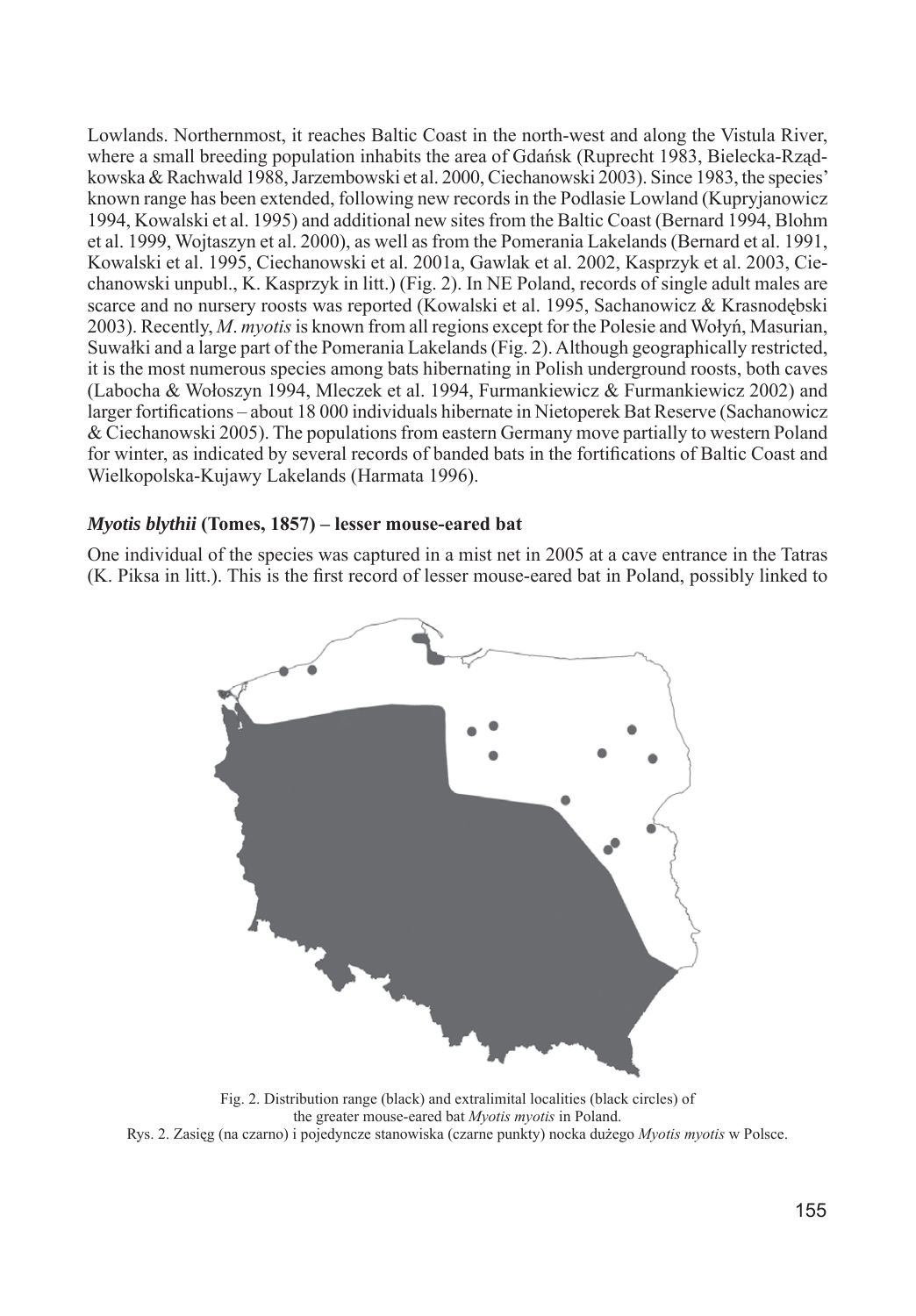its population in neighbouring Slovakia, where the bat is known as widespread (Mitchell-Jones et al. 1999). *M*. *blythii* was reported to occur also in the Slovakian Tatras (Pjenčák et al. 2003). The species was supposed to appear in Poland much earlier but no direct evidence was available (Kowalski & Ruprecht 1981, Sachanowicz & Ciechanowski 2005).

# *Myotis bechsteinii* **(Kuhl, 1817) – Bechstein's bat**

The species is restricted to southern and central Poland. After 1983 new localities were found in the Central Lowlands (Fuszara & Cygan 1993, Kowalski et al. 1996, Dąbrowska et al. 1998, Domański 2003), Polesie and Wołyń (Piskorski et al. 2001), as well as (marginally) the western part of the Pomerania Lakelands (Bernard & Samolag 1991) and the Baltic Coast (Duszyńska in Wołos zyn 2001). These extend the north-eastern limits of *M*. *bechsteinii* range, as given in Baagøe (2001a), (Fig. 3). The species was reported also from the Kraków-Częs to chowa Upland (Postawa) & Zygmunt 2000) for the fi rst time. It is considered as rare in Poland, however locally it may be quite numerous and reproducing populations are confirmed in several forest complexes of the Central Lowlands (Kowalski et al. 1996) and Southern Uplands (Hejduk et al. 2001), as well as the Polesie and Wołyń (Piskorski et al. 2001, Kowalski et al. 2002). *M*. *bechsteinii* seems to be much more frequent in the Sudetes (Ruprecht 1983, Szkudlarek et al. 2002) than in the Carpathians (Piksa & Nowak 2002). The largest Polish hibernaculum of Bechstein's bats is the Nietoperek Bat Reserve, where up to 24 individuals were counted (Sachanowicz & Ciechanowski 2005).

## *Myotis emarginatus* **(Geoffroy, 1806) – Geoffroy's bat**

The range of this species is restricted to the Kraków-Częstochowa Upland, the Carpathians and eastern part of the Sudetes. Since 1983, new localities have been found in the Bieszczady Mts (SE part of the Beskids) (Postawa & Wołoszyn 2000), Tatras (Nowak 2001), Sudetes (Kokurewicz 1990, Szkudlarek et al. 2002) and (marginally) in the SW edge of the West-Central Lowlands (Hebda & Nowak 2002), where it was not reported by Ruprecht (1983). Recently, the highest number of wintering bats (12) was observed in 2003, in Niedźwiedzia Cave (Sudetes) (Furmankiewicz et al. 2003). At present, reproduction of this species is known only in the Carpathians. A recent finding of a nursery colony (ca. 200 individuals – Węgiel et al. 2001) and additional summer and winter records from the same area (Wołoszyn & Mysłajek 1994, Piksa 2000, Szkudlarek & Paszkiewicz 2001, Mysłajek 2002), contradict the statement of Kokurewicz (1990), that the Polish population of *M*. *emarginatus* is isolated from the main species' range. Geoffroy's bat appears to be relatively numerous and frequent species among bats netted at the entrances of some caves in the Beskidy Mts in summer (Wegiel et al. 2004). The conclusion from recent works suggests that either the population size proposed by Kokurewicz (1990) (about 100 individuals) was underestimated, or its number has significantly increased in recent years.

# *Myotis nattereri* **(Kuhl, 1817) – Natterer's bat**

In the last 20 years the species was recorded as occuring in the regions where it was not observed previously (Ruprecht 1983): the Suwałki Lakeland (Sachanowicz et al. 2001) and the Tatras (Piksa & Nowak 2000). The species seems to be widespread and numerous almost everywhere in Po land, although it may be rarer in the Carpathians (Mleczek et al. 1994). It is a numerous bat in Polish underground hibernacula, being regionally a dominant species in winter bat assemblages (e.g. Jarzembowski et al. 2000, Postawa & Zygmunt 2000, Lesiński et al. 2001b, Kasprzyk et al. 2003), including those inhabiting village wells (Kowalski et al. 2001) and urban drainage systems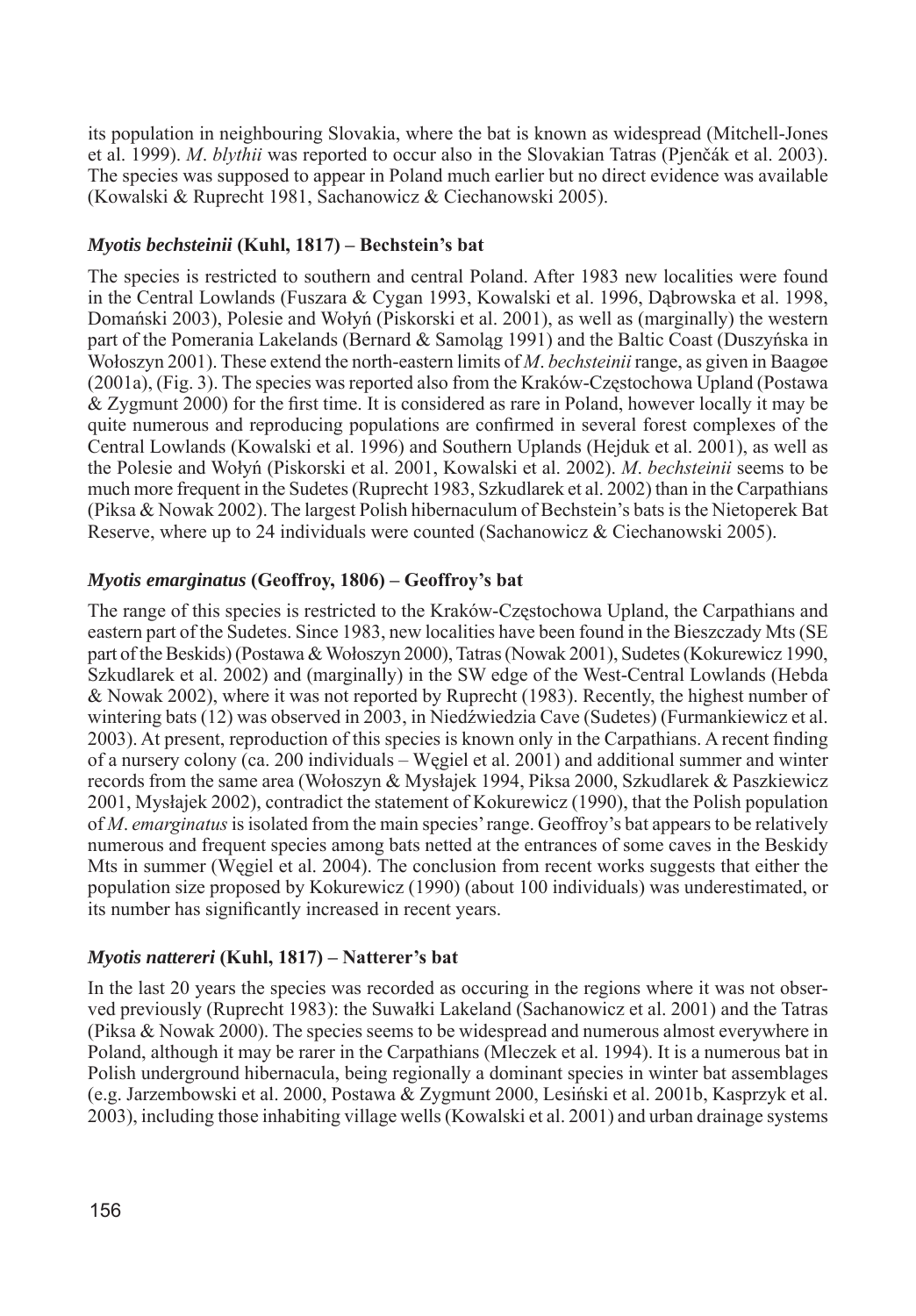(Grzywiński & Kmiecik 2003). 3646 individuals were counted in Nietoperek Bat Reserve, which is the largest Polish hibernaculum (Sachanowicz & Ciechanowski 2005).

#### *Myotis mystacinus* **(Kuhl, 1817) – whiskered bat**

The distribution range of this bat probably covers the whole of Poland, but surprisingly, it was reported from only a few locations. Recently, only NE Poland has no confirmed locality (except for one old record) of this species (Ruprecht 1983, Kasprzyk 1997). It was reported as a new species in the Pomerania Lakelands (Jarzembowski & Stępniewska 1996) and the Polesie and Wołyń (Piskorski et al. 2000). No reproduction or summer colonies were observed in northern Poland to date. The species is probably more frequent in central and southern Poland (Ignaczak et al. 2001, Lesiński & Gwardian 2001) but seems to be rare everywhere in the country, except for the Tatras, where it is the most numerous species in cave bat assemblages and its largest hibernacula are located (Piksa 1998, Piksa & Nowak 2000). It is also the commonest bat in the foothills of the Tatras in the summer period (Harmata 1990). In contrast to *M*. *brandtii*, it is much rarer in forests of central-eastern Poland – it was found in small numbers in Kozienicka and Łuków Forests (Kowalski et al. 1996, Sachanowicz & Krasnodębski 2003) but not recorded either in Białowieska or Kampinoska Forests (Kowalski & Lesiński 1995, Rachwald et al. 2001). Although rarely distinguished from *M*. *brandtii* during winter censuses, whiskered bat is known to hibernate regularly in several Polish sites outside of the Tatras (e.g. Furmankiewicz  $\&$  Furmankiewicz 2002, Szkudlarek et al. 2002).



Fig. 3. Distribution range (black) and extralimital locality (black circle) of Bechstein's bat *Myotis bechsteinii* in Poland. Rys. 3. Zasięg (na czarno) i pojedyncze stanowisko (czarny punkt) nocka Bechsteina *Myotis bechsteinii* w Polsce.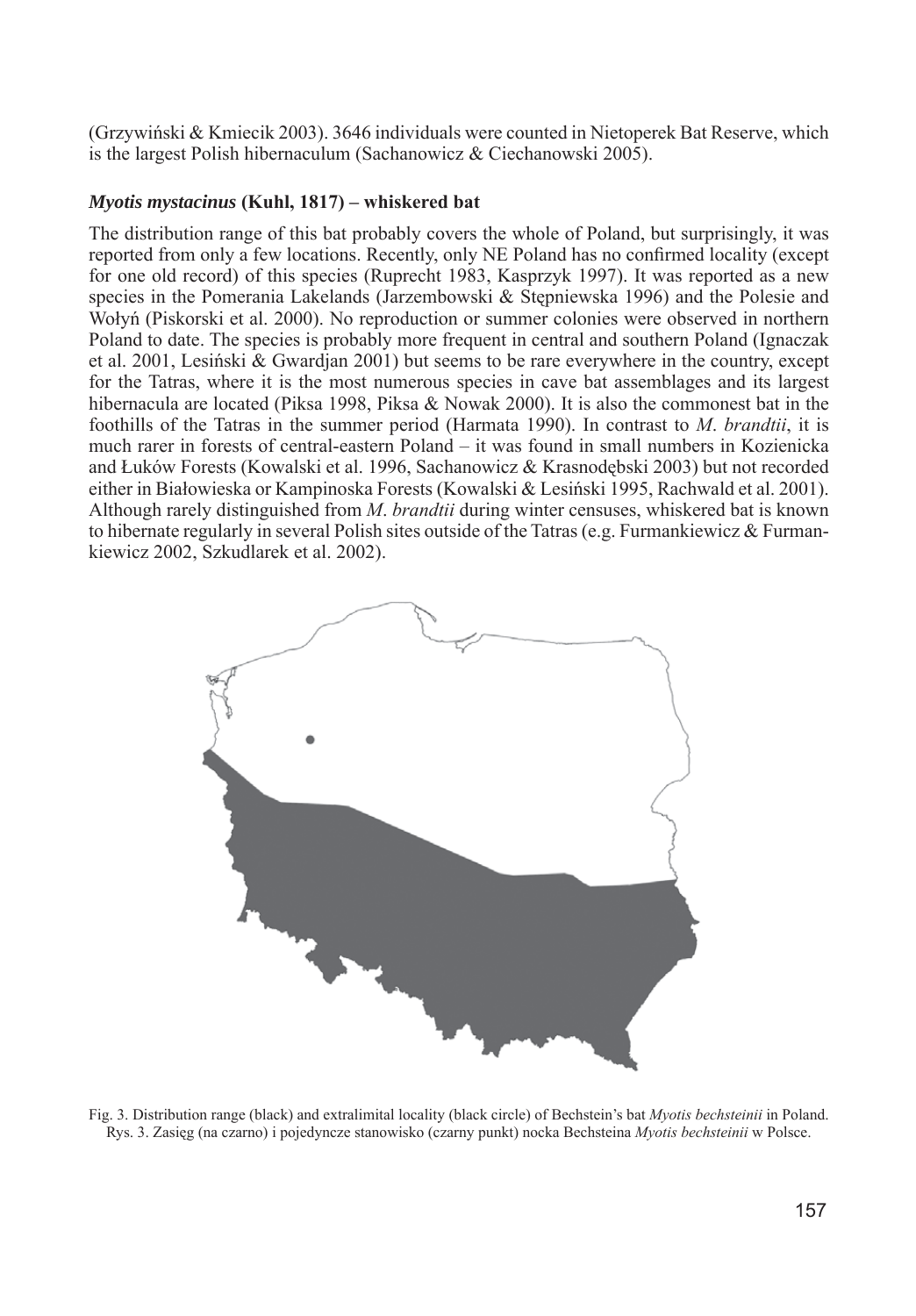## *Myotis brandtii* **(Eversmann, 1845) – Brandt's bat**

Until 1983, this bat was considered one of the rarest in Polish fauna as known from very few sites scattered in south, central and NW parts of the country (Ruprecht 1983). However, in the last two decades, it was found in all remaining regions, except for the Masurian Lakeland: the Tatras (Piksa 1998), Beskids (Paszkiewicz et al. 1998, Postawa & Wołoszyn 2000), Suwałki Lakeland (M. Wojciechowski in litt.), East-Central Lowlands (e.g. Sachanowicz & Ruczyński 2001) and the eastern part of the Baltic Coast (Ciechanowski & Sachanowicz 2003). It seems to be much more numerous in some parts of the country than previously thought, particularly in the woodlands of central and eastern Poland (Kowalski et al. 1996, Ignaczak et al. 2001, Sachanowicz & Ruczyński 2001), where locally it may be a frequently observed house dwelling species (Sachanowicz & Krasnodębski 2003). Like *M*. *mystacinus*, it seems to be very rare (lo cal ly absent) in the belt of lakelands in northern Poland. Brandt's bat is rarely distinguished from the former species during winter bat censuses, however it is known to hibernate in small numbers in several Polish sites  $(e.g., Furthermore, Ex. 2002, Ex. 2002)$  Eurmankiewicz 2002, Szkudlarek et al. 2002).

## *Myotis dasycneme* **(Boie, 1825) – pond bat**

The species' records are known from almost the whole of Poland. Since 1983, it has been found in the Polesie and Wołyń (Piskorski et al. 2000), the Baltic Coast (Ciechanowski & Przesmycka 2001), the Tatras (Nowak et al. 2001 a, but erroneously given in Ruprecht 1983 – see Piksa 1998 for explanation) and Suwałki Lakeland (Wojciechowski et al. 1999), where it was unknown previ ous ly (Ruprecht 1983). Former information of Sitowski (1948) about occurrence of *M*. *dasycneme* in Pieniny massive (here as Beskidy Mts) was included in Ruprecht (1983), however it early became considered as doubtful (Kowalski 1955). Several new sites, in addition to only one marginal record, were reported from the Pomerania Lakelands (Ciechanowski et al. 2002, Ciechanowski et al. 2003). The pond bat is a rare species in Poland; most records refer to adult males found in summer (Krzanowski 1956, Kowalski & Lesiński 1995, Piskorski et al. 2000, Lesiński 2001) or single individuals in the hibernation period (e.g. Kowalski & Lesiński 1995, Gawlak 1996, Postawa & Zygmunt 2000, Nowak et al. 2001a, Furmankiewicz & Furmankiewicz 2002, Sachanowicz 2003). The largest Polish hibernaculum of pond bats (up to 34 individuals) is located in Biebrza valley. This area and surrounding Podlasie Lowland, concentrate the highest number of *M. dasycneme* winter sites (Kowalski et al. 2003). Only a few recent breeding localities (nurseries, captures of lacating females or juveniles) are known, most of them located in northern Poland (e.g. Wojciechowski et al. 1999, Ciechanowski et al. 2002, 2003).

#### *Myotis daubentonii* **(Kuhl, 1817) – Daubenton's bat**

The species occurs in all parts of Poland. Since 1983, it has been recorded in the regions where previously unknown: the Suwałki Lakeland (Sachanowicz et al. 2001, Postawa & Gas 2003), the Polesie and Wołyń (Piskorski et al. 2001) and the Tatras (Piksa & Nowak 2000). It seems to be less numerous only in some areas without a network of rivers and lakes, where locally its breeding was not confirmed (Piskorski & Urban 2003, Sachanowicz & Krasnodebski 2003). In Poland, M. *daubentonii* is one of the most numerous species hibernating in underground roosts (e.g. Labocha & Wołoszyn 1994, Szkudlarek et al. 2002, Lesiński 2001, Lesiński et al. 2004). However, in the largest European hibernaculum (Nietoperek Bat Reserve) its number decreased from 17,000 in 1991 to ca. 7,000 recently (Sachanowicz & Ciechanowski 2005).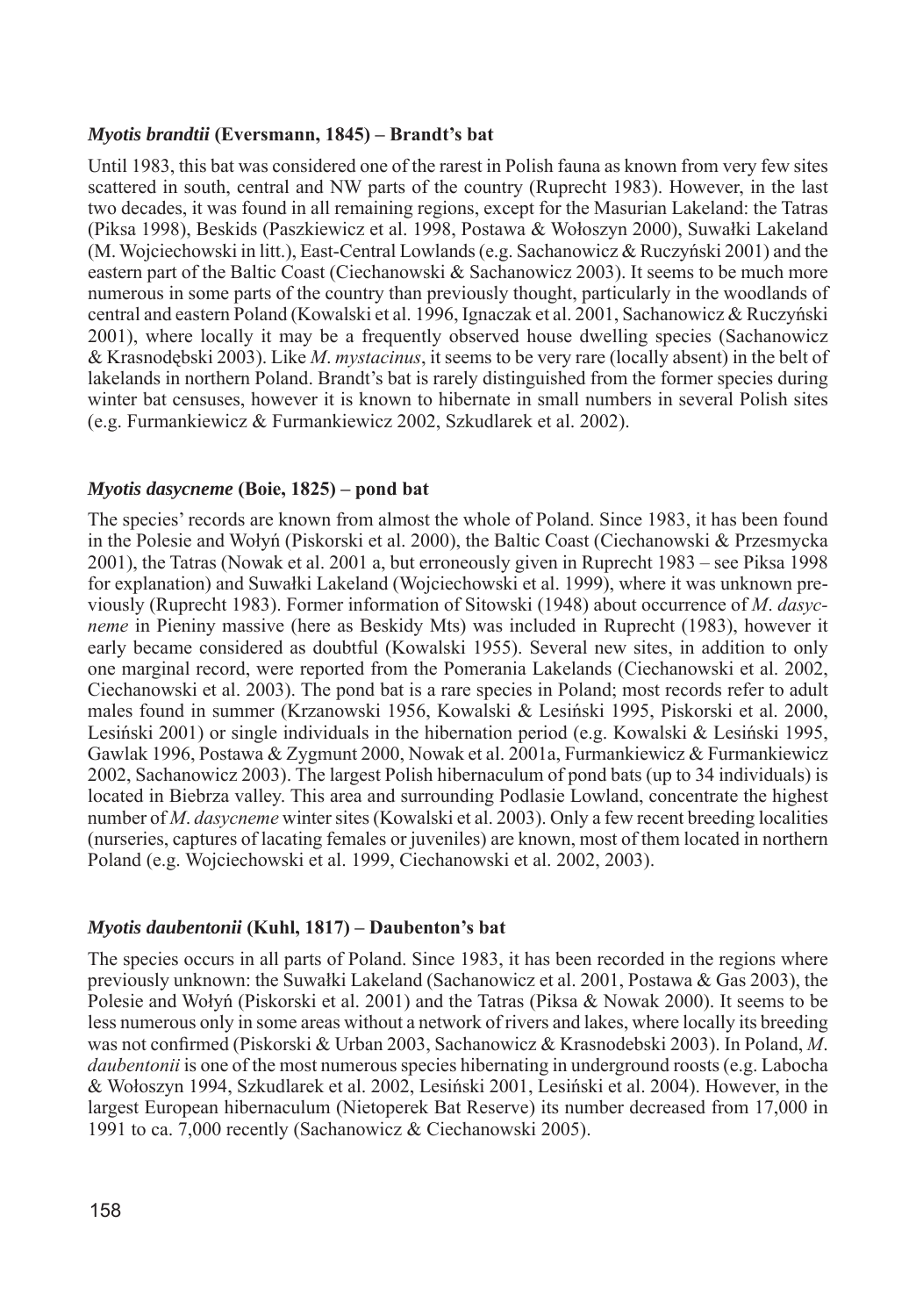#### *Vespertilio murinus* **Linnaeus, 1758 – parti-coloured bat**

Dispersed localities of this poorly known bat were reported from almost all parts of Poland (Ruprecht 1983). After 1983, it was found as a new species in the Suwałki Lakeland (Postawa  $\&$  Gas 2003). Thanks to re-identification of bat specimens in historical collections, the species was reported from the SW part of the West-Central Lowlands (Wrocław city) for the first time (Kock & Bogdanowicz 1998). Only a few regions with confirmed breeding are known: Podlasie (numerous nurseries in Białowieża Forest – Hermanns et al. 2001), the Baltic Coast (Ciechanowski 2001) and the Pomerania Lakelands (Vistula River Valley – Ciechanowski & Sachanowicz 2003). Most records refer to non-breeding individuals; the species is numerous during autumun migration, mating and hibernation in some larger cities of central and western Poland (e.g. in Warsaw – Lesiński et al. 2001a). Summer aggregations of males were found in some areas where no breeding was recorded: in the Sudetes (Szkudlarek & Paszkiewicz in: Mikusek & Pikulska 1999) and the Carpathians (Paszkiewicz et al. 1998).

## *Eptesicus nilssonii* **(Keyserling & Blasius, 1839) – northern bat**

The records of this species were reported from all regions of Poland, although they seem to be very unevenly distributed. Since 1983, it has been recorded in the West-Central Lowlands (Heb da & Nowak 2002), Baltic Coast (Ciechanowski & Szkudlarek 2003), eastern edge of the Pomerania Lakelands (Ciechanowski et al. 2002) and the Polesie and Wołyń (Piskorski et al. 2000), where it was previously unknown (Ruprecht 1983). However, permanent, breeding populations are probably restricted to eastern Poland and the mountains, which confirms its status of a boreal-alpine species (Rydell 1993). The records of nursery colonies or captures of lactating females are known from the Suwałki Lakeland (Sachanowicz et al. 2001), Podlasie (Kowalski et al. 1994), Polesie and Wołyń (Piskorski et al. 2000), the Carpathians (Krzanowski 1963, Le siński 2004), NE and SE part of the East-Central Lowlands (Kowalski et al. 1994, Sachanowicz & Krasnodębski 2003) and in the Southern Uplands (Piskorski & Urban 2003, Sachanowicz & Wower 2005). There is a high density of hibernation and/or detector records in the Masurian and Suwałki Lakeland regions (Sachanowicz et al. 2001, Fuszara et al. 2002), Carpathians (Piksa & Nowak 2000, Postawa & Wołoszyn 2000) and the Sudetes (Szkudlarek & Paszkiewicz in: Mikusek & Pikulska 1999, Szkudlarek et al. 2002). *E*. *nilssonii* is the most numerous species among the bats hunting in cultivated tree stands of the Białowieża Forest (Rachwald & Labocha 1996). The sporadic records from the remaining regions of Poland refer to single non-breeding or hibernating individuals (Labocha & Wołoszyn 1994, Kowalski et al. 1996, Postawa & Zygmunt 2000, Kasprzyk 1997, Blohm et al. 2000, Hebda 2001, Lesiński et al. 2001b, Ciechanowski & Szkudlarek 2003).

#### *Eptesicus serotinus* **(Schreber, 1774) – serotine**

One of the most numerous species in summer, distributed evenly throughout Poland (Ruprecht 1983). Lower densities may be expected in the larger forest areas of northern Poland, where the species can be locally absent far from human settlements (Rachwald et al. 2001). *E*. *serotinus* regularly spends winter in Poland, although – as an obligatory house-dweller – it is rarely encountered in underground hibernacula (e.g. Jarzembowski et al. 2000, Postawa & Zygmunt 2000, Lesiński et al. 2001b), only locally being more numerous in bunkers (Sachanowicz & Zub 2002).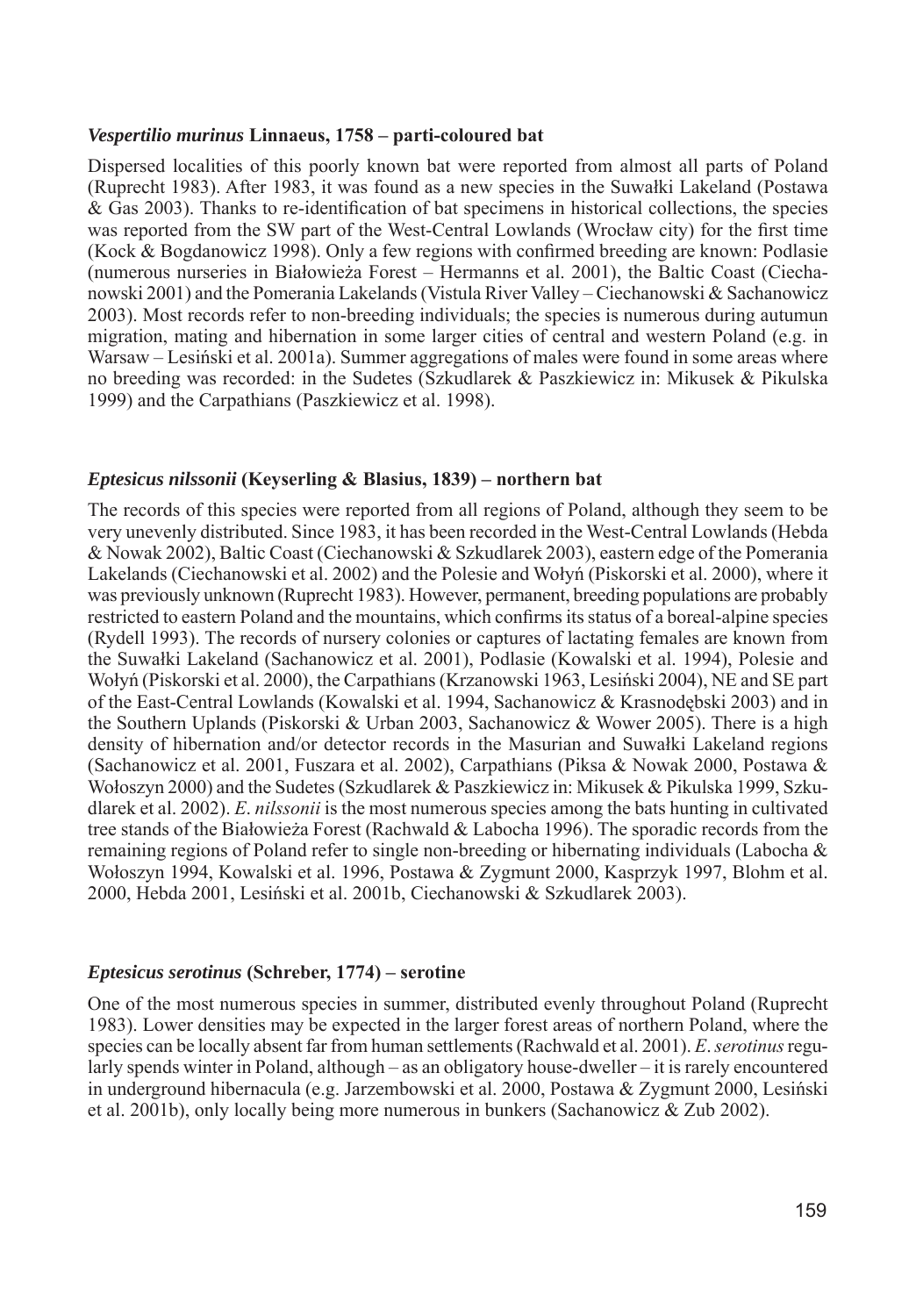## *Pipistrellus pipistrellus* **(Schreber, 1774) – common pipistrelle and** *Pipistrellus pygmaeus* **(Le ach, 1825) – soprano pipistrelle**

The forms belonging to one of the two sibling species (sensu Jones & Barratt 1999) were reported from the whole country. Since 1983, they have been found in the Sudetes (Rachwald & Szkudlarek 2001, Szkudlarek et al. 2002) and the Tatras (K. Piksa in litt.), where they were previously unknown (Ruprecht 1983). *P. pipistrellus* s.l. breeds in south-western Poland (Hebda 2001) and unlike *P*. *nathusii* (Strelkov 2000), also in the Carpathians (Paszkiewicz et al. 1998). It seems to be rarer in the Central Lowlands (Kowalski & Lesiński 1995, Hejduk et al. 1999, Ignaczak et al. 2001, Sachanowicz & Krasnodebski 2003) than in northern Poland (Kowalski et al. 2001, Rachwald et al. 2001, Ciechanowski et al. 2002). Although no special surveys on these taxa have been conducted in Poland, both sibling species were separated in 12 of the 14 regions (Gałosz & Labocha 2000, Ciechanowski et al. 2001b, Rachwald & Szkudlarek 2001, Sachanowicz et al. 2001, Ciechanowski 2003, Postawa & Gas 2003, Ciechanowski & Piksa unpubl.). *P*. *pipistrellus* has not been yet recorded in Podlasie and the East-Central Lowlands, where only *P*. *pygmaeus*  was found. On the other hand, *P*. *pipistrellus* is frequent in the Sudetes, where *P*. *pygmaeus*  was not observed (Rachwald & Szkudlarek 2001). However, both species occur sympatrically in several areas in central, western and northern Poland (Rachwald & Szkudlarek 2001, Gałosz & Labocha 2000, Ciechanowski 2003). The species (*P. pipistrellus* s. l.), known as a long-distance migrant (e.g. Gaisler et al. 2003), was formerly regarded as leaving Poland completely for winter (Kowalski & Ruprecht 1983). Howe ver, about 20 winter localities are known recently (including hibernating colonies up to 150 individuals), although their distribution is restricted to western part of the country. Winter presence of both pipistrelle species was confirmed for Poland (review by Wojtaszyn et al. 2004).

# *Pipistrellus nathusii* **(Keyserling & Blasius, 1839) – Nathusius' pipistrelle**

The species was recorded in all parts of Poland, except the Tatras. Since 1983, it has been found in the Carpathians (Paszkiewicz et al. 1998) and the Kraków-Częstochowa Upland (Gałosz & Labocha 2000), where it was previously unknown. It seems to be more restricted to lowlands (when compare to *P*. *pipistrellus* s. l.), as only few records are known from mountain areas (Paszkiewicz et al. 1998). The species is one of the most numerous bats throughout the belt of the northern lakelands (Kowalski & Lesiński 1994, Kowalski et al. 2001, Sachanowicz et al. 2001, Ciechanowski et al. 2002), where most of nurseries are located (Strelkov 2000). The largest known nursery, found in Pomeranian Lakelands, included about 720 adult females and juveniles (Sachanowicz & Ciechanowski 2005). *P. nathusii* is much less abundant (locally absent) in central and southern Poland, especially in areas with few water bodies (e.g. Hejduk et al. 1999, Piskorski & Urban 2003, Sachanowicz & Krasnodębski 2003). The records of breeding are not so frequent in central and southern parts of the country (Kowalski et al. 1996, Ignaczak et al. 2001). No reproduction was confirmed in some areas of SW Poland (Strelkov 2000), but the species may be locally abundant there during mating and migration periods (Furmankiewicz  $&$  Szkudlarek 2001). *P. nathusii* is a long-distance migrant (e.g. Gaisler et al. 2003) and traditionally was considered as summer visitor in Poland (Kowalski  $\&$  Ruprecht 1981). Its abundance increases significantly along the Baltic Coast during the spring and autumn migration (Jarzembowski 2003). However, the first hibernating individual was found in Gdańsk (eastern part of the Baltic Coast) in 2003 (Sachanowicz & Ciechanowski 2005).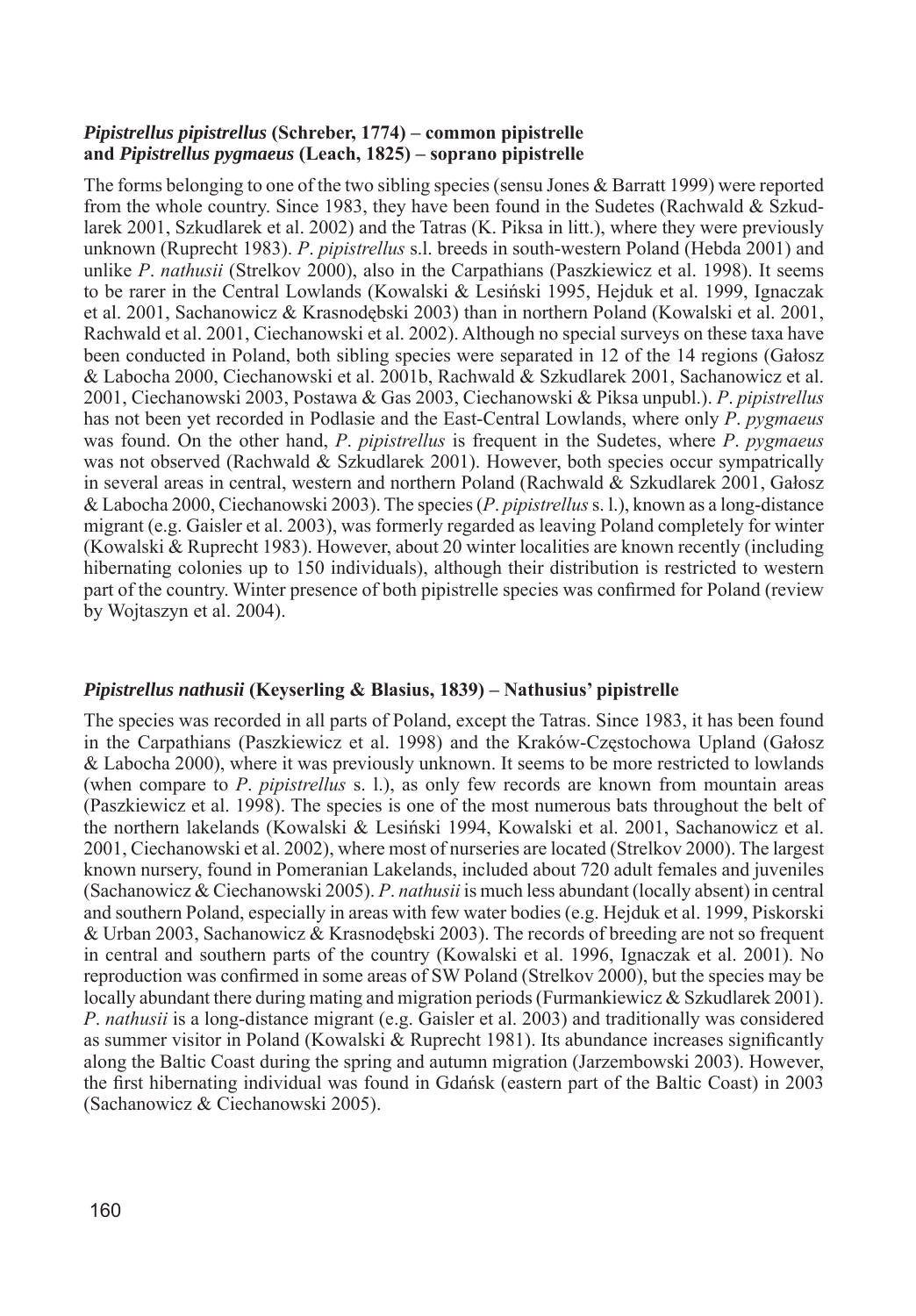## *Pipistrellus kuhlii* **(Kuhl, 1817) – Kuhl's pipistrelle**

This southern species was discovered in Poland only recently. One individual was found in 2005, in the western part of Southern Uplands (Sachanowicz et al. 2006). No data on breeding are available, thus it is hard to state if the record refers to a vagrant, accidental transport by a vehicle or initial stage of the species' invasion. *P*. *kuhlii* is known to extend its range in Europe during the last years (Bogdanowicz 2004).

### *Nyctalus lasiopterus* **(Schreber, 1780) – greater noctule**

A vagrant in Poland, known only from two separate areas. A skull of this species was found in a pellet of *Tyto alba* from Królików, the West-Central Lowlands (Ruprecht 1983). On 25 July 1988 a male was caught in a mistnet while leaving the roost in Bielany (in the suburbs of Kraków). The roost was located under tin plates in the roof of a church and was shared with a colony of *N*. *noctula* (Harmata 1988).

## *Nyctalus noctula* **(Schreber, 1774) – noctule**

This is widely distributed and numerous species, known from all parts of Poland, including the Tatras (K. Piksa in litt.), where it was previously not reported (Ruprecht 1983). The noctule, known as a long-distance migrant, was formerly regarded as a summer visitor in Poland (Kowalski  $\&$ Ruprecht 1983). In fact, the individuals from Polish populations partially migrate to Germany, Hungary and Slovakia for winter (Harmata 1996, Gaisler et al. 2003, Kaňuch et al. 2004). However, recently it hibernates regularly in some larger cities of Central Lowlands (Lesiński et al. 2001b, Szkudlarek et al. 2002) and the Baltic Coast (Dzięgielewska & Dzięgielewski 2002).

## *Nyctalus leisleri* **(Kuhl, 1817) – Leisler's bat**

Dispersed records are known from the whole of the country. Previously it was considered to occur only in southern and central Poland (Ruprecht 1983). However, since 1983 it has been reported from the Baltic Coast (Łochyński et al. 2002, Ciechanowski 2003) and even from the Masurian (Kasprzyk & Ruprecht 1996) and Suwałki Lakelands (Sachanowicz et al. 2001). The reproduction in northern Poland was confirmed only in the Pomerania Lakelands (Ciechanowski et al. 2002) and the Baltic Coast (Ciechanowski 2003). In addition, Leisler's bat was found in the Beskids (Mysłajek 2002) and the Sudetes (Kokurewicz 1991) for the first time. *N. leisleri* is regarded as rare in Poland, except for some forest complexes, such as Kozienicka Forest (Central Lowlands) or Białowieża Primeval Forest (Podlasie), where it seems to be one of the most numerous bat species (Kowalski et al. 1996, Rachwald et al. 2001). Recently, it was frequently recorded also in several landscape parks of central and southern Poland (Hejduk et al. 1999, Piskorski et al. 2001, Mysłajek et al. 2002, Piskorski & Urban 2003). No winter records of the species are known from Poland up to date, what confirms its status of a long-distance migrant (reported movement from Poland to Slovakia – Gaisler et al. 2003).

## *Plecotus auritus* **(Linnaeus, 1758) – brown long-eared bat**

One of the most abundant and most widely distributed species in Poland (Ruprecht 1983). Since 1983, it has been found in the Suwałki Lakelands (Kasprzyk 1997, Sachanowicz et al. 2001), where it was previously unknown. As a sedentary species, it is numerous bat in Polish underground hibernacula (e.g. Jarzembowski et al. 2000, Piksa & Nowak 2000, Postawa & Zygmunt 2000,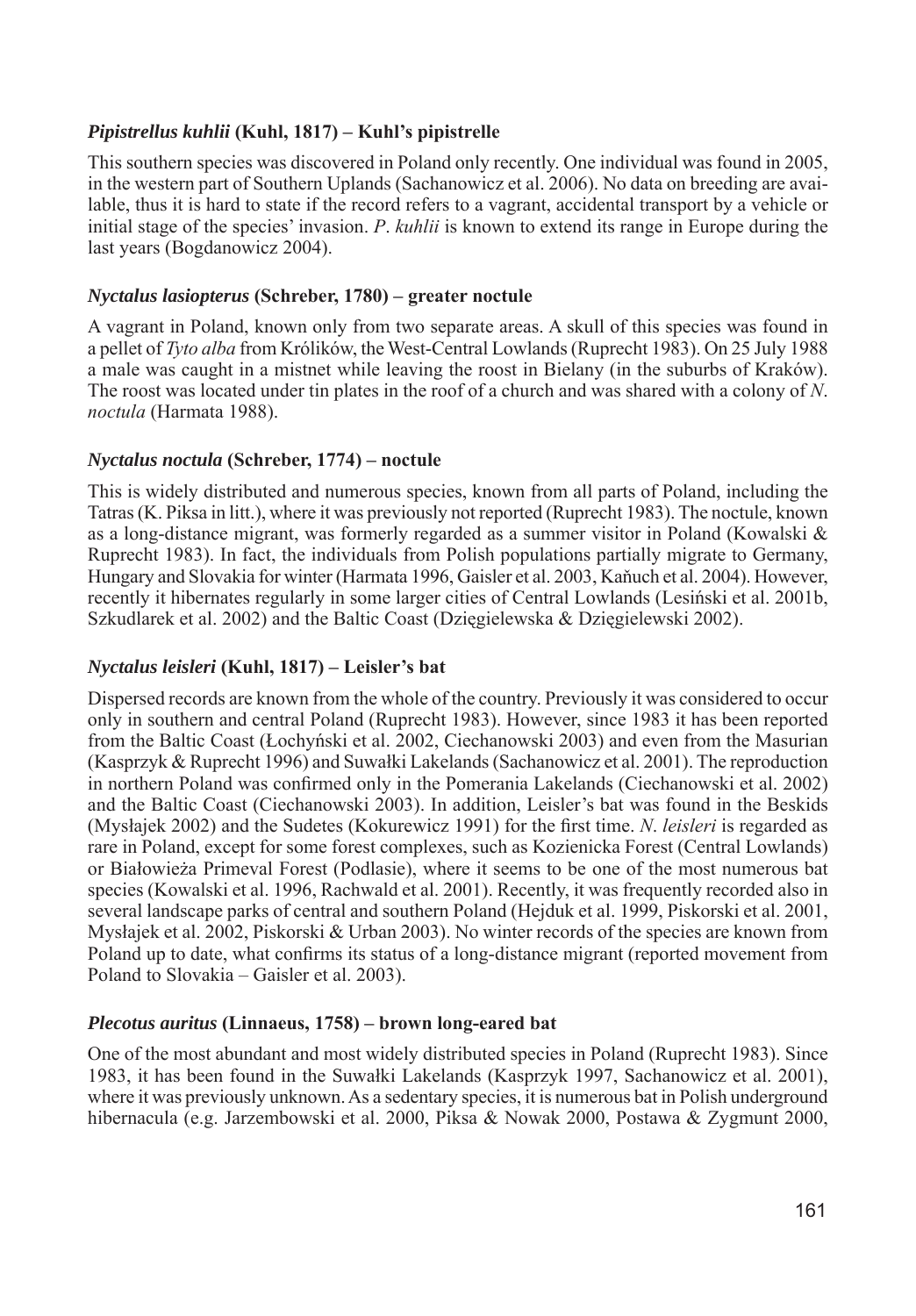Gawlak et al. 2002, Szkudlarek et al. 2002), particularly in the small village cellars (Lesiński et al. 2004). The highest number of hibernating individuals (ca. 800) were counted in Nietoperek Bat Reserve (Sachanowicz & Ciechanowski 2005).

## *Plecotus austriacus* **(Fischer, 1829) – grey long-eared bat**

This bat occurs in southern, central and marginally in northern Poland and probably extended its range northwards during the last few decades. The northernmost localities in NW Poland are in the Wielkopolska-Kujawy Lakelands (Ruprecht 1983, Wojtaszyn et al. 2002, K. Kasprzyk in litt.). Recently, new localities were found in eastern part of the Baltic Coast (grounded female found on 18 November 2005 in Gdańsk city – Ciechanowski unpubl.), the Central Lowlands (Kowalski et al. 1997) and Podlasie (Kowalski & Lesiński 1988, Ruprecht 2004). These findings significantly extended the species' range in the country (Fig. 4). The species was also reported from the Tatras for the first time (Piksa 1998, Piksa & Nowak 2000). *P. austriacus* regularly hibernates in several Polish sites, although in smaller number than the former species (e.g. Szkudlarek et al. 2002, Sachanowicz 2003, Lesiński et al. 2004).

#### *Barbastella barbastellus* **(Schreber, 1774) – barbastelle**

The species was formerly regarded as restricted to south and central Poland (Ruprecht 1983). However, recently it was recorded in the new regions: along the Baltic Coast (Bernard et al. 1994, Jarzembowski et al. 2000, Wojtaszyn et al. 2000), the Masurian Lakeland (Kasprzyk & Fuszara 1992, Kasprzyk 1997), Suwałki Lakeland (Sachanowicz et al. 2001) and the Polesie and



Fig. 4. Distribution range (black) and extralimital localities (black circles) of the grey long-eared bat *Plecotus austriacus* in Poland. Rys. 4. Zasięg (na czarno) i pojedyncze stanowiska (czarne punkty) gacka szarego *Plecotus austriacus* w Polsce.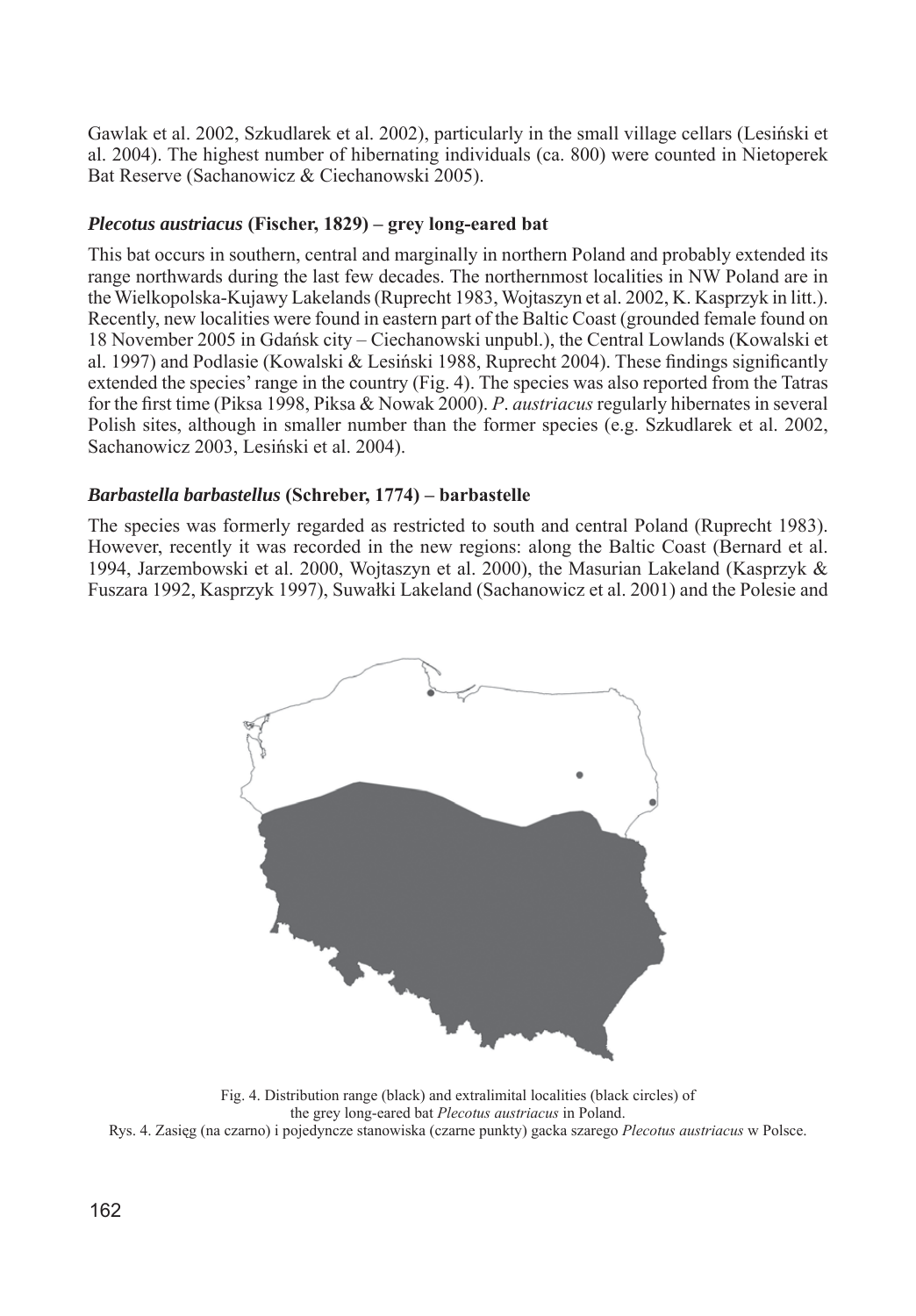Wołyń (Piskorski et al. 2001). The localities of the barbastelle are currently known from almost all parts of Poland, but it seems to be very rare or absent from large areas in the NW (Pomerania region – Kowalski & Szkudlarek 2003). From the other side, it is a dominant species in winter bat assemblages in the NE Poland (Sachanowicz & Zub 2002, Fuszara et al. 2002). The largest Polish hibernaculum (min. 1870 individuals) was discovered recently in underground tunnel in Krzystkowice, western part of West-Central Lowlands (Wojtaszyn et al. 2005). There are relatively few records known from the Carpathians, in contrast to the Sudetes, where *B*. *barbastellus* appears to be a frequent species (Kowalski & Szkudlarek 2003). In spite of its relatively frequent occurrence only anecdotal data are available on the roosts of nursing colonies (Kasprzyk & Fuszara 1992, Kowalski & Lesiński 1995, Sachanowicz & Krasnodębski 2003).

## **Distributional patterns of Polish bats**

1. Species with no limit to their distribution in Poland (15)

1 a. Species numerous and widespread throughout Poland (3): *Eptesicus serotinus*, *Nyctalus noctula*, *Plecotus auritus*.

1 b. Species widely distributed in Poland although regionaly varying in abundance (2): *Myotis nattereri*, *Myotis daubentonii*.

1 c. Species reported from almost all parts of Poland but patchily distributed – more abundant in some parts of the country while rare or vagrant in others (10): *Myotis mystacinus*, *Myotis brandtii*, *Myotis dasycneme*, *Vespertilio murinus*, *Eptesicus nils so nii*, *Pipistrellus pi pis t rel lus*, *Pi pis t rel lus pygmaeus*, *Pipistrellus nathusii*, *Nyctalus leis le ri*, *Barbastella bar bas tel lus*.

2. Species reaching their north-eastern limits of distribution in the Polish lowlands (3): *Myotis myotis*, *Myotis bechsteinii*, *Plecotus austriacus*.

3. Species confined to the Carpathians, Sudetes and the Kraków-Częstochowa Upland (3): *Rhinolophus hipposideros, Myotis emarginatus* and *Rhinolophus ferrumequinum* (the latest species was not recorded in the Sudetes).

4. Species of unknown status, most likely vagrants (3): *Nyctalus lasiopterus*, *Myotis blythii* and *Pipistrellus kuhlii*.

Group 1 consists species of different status and distribution. Among them *M*. *brandtii* and *M*. *mystacinus* are more abundant in central and southern Poland, while very rare or absent in nor thern Poland. This may be caused by competition (unconfirmed) with species of the genus *Pipistrellus* (Baagge 2001b), being the most frequent bats in the lakeland zone (Kowalski & Lesiński 1994, Ciechanowski et al. 2002). The other species have boreal-alpine distribution (*E*. *nilsonii*) or seem to be more associated with a continental climate (*B*. *barbastellus*). At least two species (*M. daubentonii, P. nathusii*) seem to have their distribution affected by the abundance of lakes and rivers, which reflects their diets – mainly chironomid flies, breeding in aquatic environment (Beck 1995); the same factor can affect *M*. *dasycneme* and (partially) *P*. *pipistrellus*  s.l. All members of the group 2 are thermophilous species, but their distribution may be affected by differences in migratory behaviour. *M. myotis* is known to be an occasional migrant (up to 390 km), which results not only in several records out of its distributional range in Poland (Fig. 2), but also findings from Latvia and Sweden (Mitchell-Jones et al. 1999). *M. bechsteinii* and *P. austriacus* are rather sedentary species (movements up to 62 km), (Mitchell-Jones et al. 1999, Baagøe 2001a), thus only few extralimital records are known (Figs. 3, 4). Mouse-eared and grey long-eared bats are recent (mostly Holocene) newcomers in the European fauna (e.g. Sevilla 1989) and may still extend their ranges, as it is supposed for *P*. *aus tri a cus* in NE Poland (Kowalski et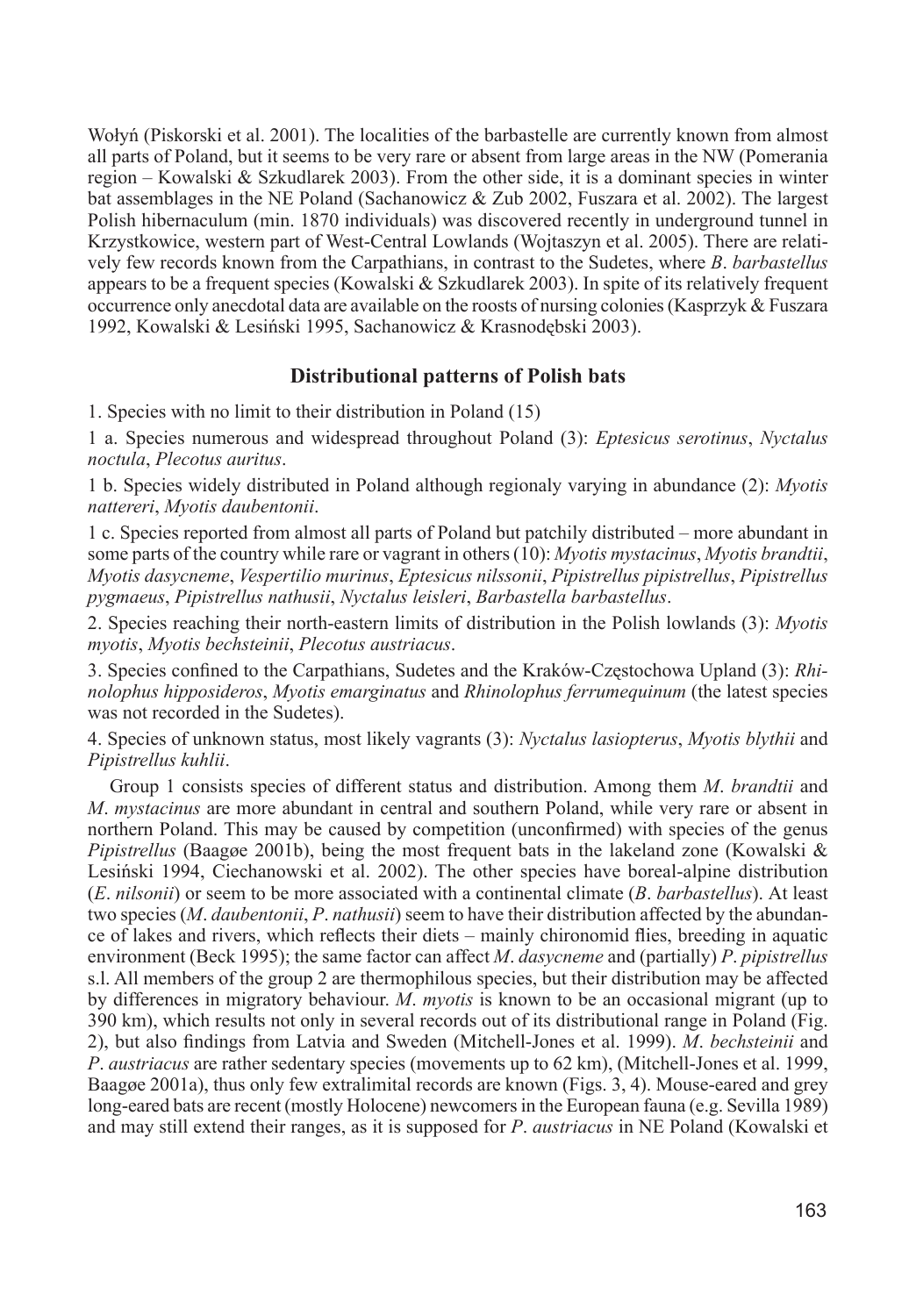al. 1997). In general, Polish bat fauna is dominated by the species associated with the temperate humid zone (11 species, including 7 endemic for the zone – Table 2). Mediterranean taxa (sensu Horáček et al. 2000) are less numerous (9), and almost all (except for *P*. *pipistrellus* s. l.) reach N or NE limits of distribution in the country (groups 2 and 3). Only three species have their ranges centered in the boreal zone. At present, it is impossible to characterise the status of new mem bers in Polish bat fauna: *M. blythii* and *P. kuhlii*. However, the beginning of country colonisation, in the case of the latter species, may not be excluded.

#### **Species richness and conservation status**

Two gradients of species richness may be identified in Poland (Fig. 5); very well pronounced south-north gradient (reflecting difference between mountains/uplands – lowlands/lakelands), with the number of species increasing towards the south; and less clear – east-west gradient (reflecting the transition from continental to atlantic climate). The greatest number of species was reported from the Carpathians (excluding the Tatras) and the warm, karstic Kraków-Częstochowa Upland, while the lowest number – from the coldest north-eastern part of the country (Table 1).

In contrast to situation in Western Europe, *B*. *barbastellus* and *M*. *myotis* are not regarded as vulnerable or near threatened species in Poland. *M*. *dasycneme* and *M*. *emarginatus* seem to be the rarest among Polish breeding species. They may also be stated, along with *R*. *hipposideros* and *M*. *bechsteinii*, as the most threatened bats in the country (Table 2).



Fig. 5. Species richness gradient of bats in Poland. The sibling species of *P*. *pipistrellus* (sensu Jones & Barrat 1999) are not included. Rys. 5. Gradient bogactwa gatunkowego fauny nietoperzy Polski. Pominięto bliźniacze gatunki *P*. *pipistrellus* (sensu Jones & Barrat 1999).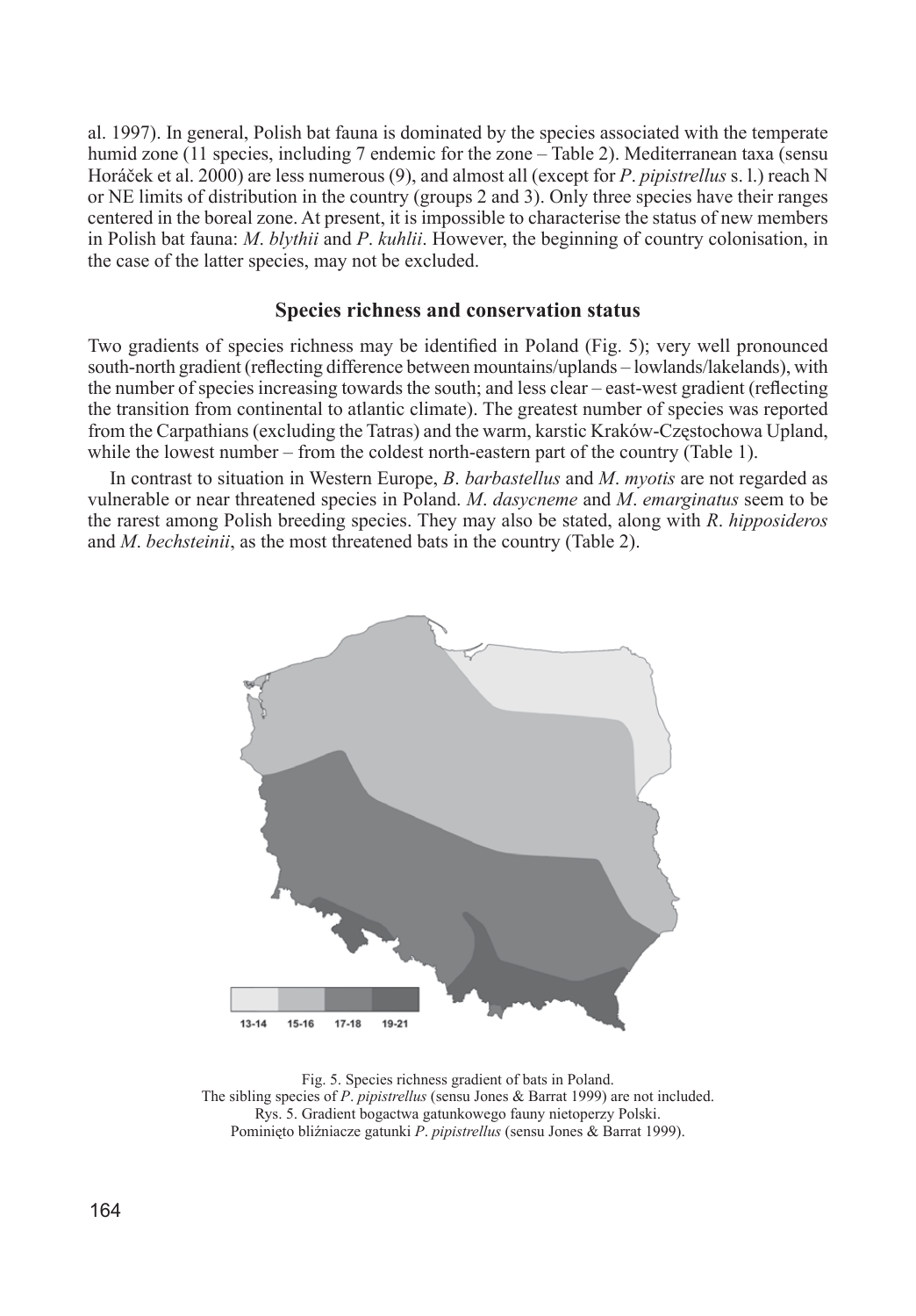Table 2. Distributional and conservation status of bats in Poland and in the Palearctic Region. Abbreviations: EN – endangered, VU – vulnerable, NT – near threatened, LC – least concern, LR: nt – lower risk: near threatened, LR: Ic – lower risk: least concern, DD – data deficient; BO – boreal, TH – temperate humid, TA – temperate arid, MD – Mediterranean; en – endemic for the zone, ce – range is centered in the zone

Tabela 2. Status ochronny nietoperzy w Polsce i w Palearktyce oraz ich związek ze strefami klimatycznymi. Skróty: EN – zagrożony, VU – narażony, NT – bliski zagrożenia, LC – mniejszej troski, LR: nt – mniejszego ryzyka: bliski zagrożenia, LR: lc – mniejszego ryzyka: mniejszej troski, DD – dane niedostateczne; BO – strefa borealna, TH – strefa umiarkowana wilgotna, TA – strefa umiarkowana sucha, MD – strefa śródziemnomorska; en – gatunek endemiczny dla strefy, ce – centrum zasięgu gatunku znajduje się w danej strefie

| species                | conservation status  | climatic zone association |                       |  |
|------------------------|----------------------|---------------------------|-----------------------|--|
|                        | Polish Red Data List | Palaearctic Region        | (Horáček et al. 2000) |  |
|                        | (Głowaciński 2002)   | (Hutson et al. 2001)      |                       |  |
| R. ferrumequinum       | LC                   | $LR:$ nt                  | MD ce                 |  |
| R. hipposideros        | EN                   | VU                        | MD ce                 |  |
| M. myotis              |                      | $LR:$ nt                  | MD ce                 |  |
| M. blythii             |                      | $LR:$ Ic                  | MD ce                 |  |
| M. nattereri           |                      | LR:lc                     | TH en                 |  |
| M. bechsteinii         | <b>NT</b>            | VU                        | TH en                 |  |
| M. emarginatus         | EN                   | VU                        | MD ce                 |  |
| M. brandtii            |                      | $LR:$ Ic                  | BO ce                 |  |
| M. mystacinus          |                      | $LR:$ Ic                  | TH ce                 |  |
| M. dasycneme           | EN                   | VU                        | TH en                 |  |
| M. daubentonii         |                      | $LR:$ Ic                  | BO ce                 |  |
| V. murinus             | LC                   | $LR:$ Ic                  | TH ce                 |  |
| E. nilssonii           | <b>NT</b>            | $LR:$ Ic                  | BO ce                 |  |
| E. serotinus           |                      | $LR:$ Ic                  | TA/MD                 |  |
| P. pipistrellus        |                      | $LR:$ Ic                  | MD ce                 |  |
| P. pygmaeus            |                      |                           | MD ce                 |  |
| P. nathusii            |                      | $LR:$ Ic                  | TH en                 |  |
| P. kuhlii              |                      | $LR:$ Ic                  | <b>MD</b>             |  |
| N. leisleri            | VU                   | $LR:$ nt                  | TH en                 |  |
| N. noctula             |                      | $LR:$ Ic                  | TH en                 |  |
| N. lasiopterus         |                      | $LR:$ nt                  | TH ce                 |  |
| P. auritus             |                      | $LR:$ Ic                  | TH ce                 |  |
| P. austriacus          |                      | $LR:$ Ic                  | MD ce                 |  |
| <b>B.</b> barbastellus | DD                   | VU                        | TH en                 |  |

#### **Streszczenie**

Wzorce rozmieszczenia, bogactwo gatunkowe i status nietoperzy w Polsce. Praca niniejsza przedstawia pierwszy, aktualny przegląd informacji o rozmieszczeniu i statusie nietoperzy Polski od ukazania się w 1983 roku "Atlasu rozmieszczenia ssaków w Polsce". W polskiej chiropterofaunie występują zarówno gatunki połud ni owe (głównie śródziemnomorskie) jak i północne (nemoralne i borealne). Dotychczas na terenie Polski stwierd zo no 24 gatunki nietoperzy (dla 20 potwierdzono rozród), reprezentujące 2 rodziny i 8 rodzajów, które podzielono na 4 grupy, wyodrębnione ze względu na podobieństwo ich wzorców rozmieszczenia:

(1) gatunki obejmujące swoim zasięgiem całą Polskę (15), w tym:

(a) częste i rozpowszechnione we wszystkich lub prawie wszystkich regionach (5): *Eptesicus serotinus*, *Nycta lus noctula*, *Plecotus auritus*, *Myotis nat te re ri*, *Myotis daubentonii*. W grupie tej jedynie *M*. *daubentonii* wykazuje większe zróżnicowanie rozmieszczenia, warunkowane zagęszczeniem sięci jezior i rzek.

(b) podawane z niemal wszystkich regionów, ale plamowo rozmieszczone – liczniejsze w niektórych cześciach kraju, a rzadkie lub wręcz sporadyczne w innych (10): *Myotis mystacinus*, *Myotis brandtii*, *Myotis dasycneme*, *Ve sper ti lio murinus*, *Eptesicus nilssonii*, *Pipistrellus pipistrellus*, *Pipistrellus pygmaeus*, *Pi pis t rel lus na thu sii*, *Nyctalus leisleri, Barbastella barbastellus*. W grupie tej zaznaczają się taksony częstsze w północnej Polsce,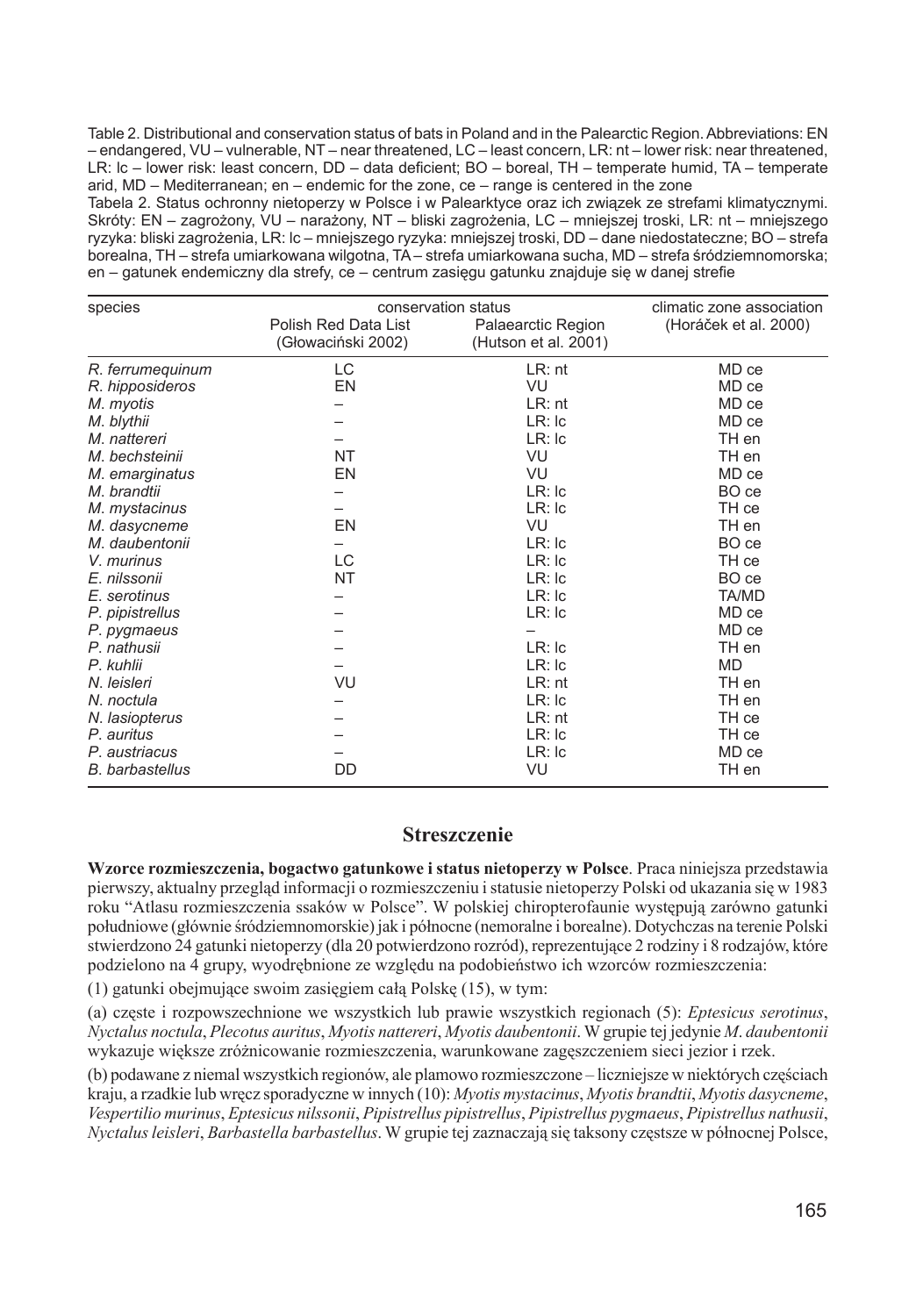typowe dla strefy pojezierzy (*P. nathusii, M. dasycneme*), częstsze w regionach południowych (*M. brandtii*, *M*. *mystacinus*) lub reprezentujące borealno-górski typ rozmieszczenia (*E*. *nilssonii*).

(2) gatunki osiągające swoją północną lub północno-wschodnią granicę zasięgu w nizinnej części Polski (3): *Myotis myotis*, *Myotis bechsteinii*, *Plecotus austriacus*.

(3) gatunki ograniczone do Karpat, częściowo Su de tów i Wyżyny Krakowsko-Częstochowskiej (3): *Rhi nolophus hipposideros, Myotis emarginatus* and *Rhinolophus ferrumequinum* (nie stwierdzony w Sudetach).

(4) gatunki o niejasnym statusie, najprawdopodobniej tylko sporadycznie zalatujące (3): *Nyctalus la si op te rus*, *Myotis blythii* i *Pipistrellus kuhlii* (możliwości jego zawleczenia nie można wykluczyć w chwili obecnej).

Gradient bogactwa gatunkowego chiropterofauny, z liczbą gatunków wzrastającą z północy na południe, odzwierciedla klimatyczne i topograficzne zróżnicowanie terenu Polski. Największą liczbę gatunków (19–21) odnotowano na Wyżynie Krakowsko-Częstochowskiej, w Karpatach i Sudetach, zaś najniższą (13–14) – w północno-wschodniej części kraju. Dziewięć gatunków umieszczono na Polskiej Czerwonej Liście Zwierząt. Najrzadszymi gatunkami nietoperzy odbywającymi rozród na terenie Polski są *M*. *emarginatus*  i *M. dasycneme*, sklasyfikowane – wraz z *R. hipposideros* – jako zagrożone wyginięciem (EN). Do grupy tej należy zaliczyć także *M. bechsteinii*, klasyfikowanego jako bliski zagrożenia (NT). *M. myotis* i *B. barbastellus*, w przeciwieństwie do sytuacji w Europie Zachodniej, są względnie częste i nie uważa się ich za gatunki zagrożone wymarciem.

#### **Acknowledgements**

We thank Krzysztof Kasprzyk and Michał Wojciechowski for unpublished records, Tomasz Cofta, who kindly produced the figures and Jessamy Battersby for correction of the English.

#### **References**

- BAAGØE H. J., 2001a: *Myotis bechsteinii* (Kuhl, 1818) Bechsteinfledermaus. Pp.: 443–471. In: KRAPP F. (ed.): *Handbuch der Säugetiere Europas*. *Vol*. *4*: *Fledertiere*. *Part I*: *Chiroptera I*. *Rhinolophidae*, *Ve sperti li o ni dae*. Aula-Verlag, Wiebelsheim, 603 pp.
- BAAGøE H. J., 2001b: Danish bats (Mammalia: Chiroptera): Atlas and analysis of distribution, occurrence and abundance. *Steenstrupia*, **26**: 1–117.
- BECK A., 1995: Fecal analyses of European bat species. *Myotis*, **32–33**: 109–119.
- BERNARD R. & SAMOLĄG J., 1991: New locality of the Bechstein's bat, *Myotis bechsteinii* (Kuhl, 1818) in north-western Poland. *Lub*. *Przegl*. *Przyr*., **2**: 47–49 (in Polish, with a summary in English).
- BERNARD R., 1994: Bat censuses (DSN: 1988–1992) in the Western Pomerania region. Pp.: 29–40. In: WOŁOSZ-YN B. W. (ed.): *Results of the Winter Bat Census in Poland 1988–1992*. Chiropterological Information Center ISEZ PAN, Kraków, 230 pp (in Polish, with a summary in English).
- BERNARD R., GŁAZACZOW A. & SAMOLĄG J., 1991: Overwintering bat colony in Strzaliny (North-Western Po land). *Acta Zool*. *Cracov*., **34**: 453–461.
- BIELECKA-RZĄDKOWSKA K. & RACHWALD A., 1988: A colony of large mouse-eared bats, *Myotis myotis*  (Borkhau sen, 1797) in the attic of the Cathedral at Oliwa. *Przegl*. *Zool*., **32**: 589–593 (in Polish, with a summary in English).
- BLOHM T., DZIĘGIELEWSKA M., HAENSEL J., LANGE K. M., PASZKIEWICZ R. & SZKUDLAREK R., 1999: Rotbraune Farbvariante bei einer Wasserfl edermaus (*Myotis daubentonii*). *Nyctalus* (*N*. *F*.), **7**: 222–224.
- BLOHM T., HERMANNS U., MATTHES H., PASZKIEWICZ R., POMMERANZ H. & SZKUDLAREK R., 2000: Winterfunde der Nordfl edermaus, *Eptesicus nilssonii* (Keyserling u. Blasius, 1839), im Gebiet des Oder-Warthe-Bogens (Norwest-Polen). *Nyctalus* (*N*.*F*.), **7**: 328.
- BOGDANOWICZ W., 2004: *Pipistrellus kuhlii* (Kuhl, 1817) Weißrandfledermaus. Pp.: 875–908. In: KRAPP F. (ed.): *Handbuch der Säugetiere Europas*. *Vol*. *4*: *Fledertiere*. *Part II*: *Chiroptera II*. *Vespertilionidae 2*, *Molossidae*, *Nycteridae*. Aula-Verlag, Wiebelsheim, 605–1186 pp.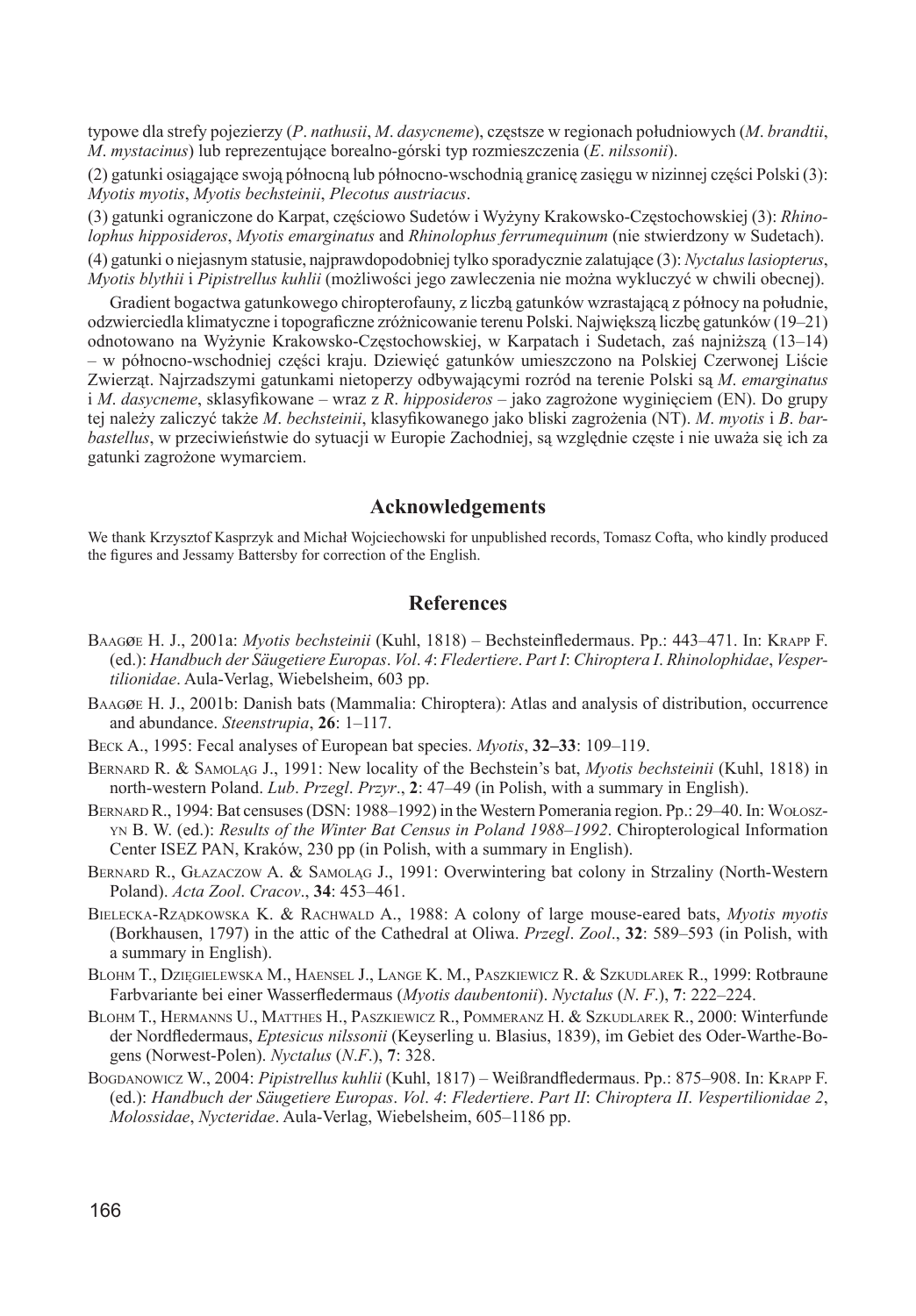- CIECHANOWSKI M., 2001: Occurrence of parti-coloured bat *Vespertilio murinus* Linnaeus, 1758 in the Gdańsk region. *Studia Chiropterol*., **2**: 81–83 (in Polish, with a summary in English).
- CIECHANOWSKI M., 2003: Bat fauna of Darżlubska Forest. *Nietoperze*, **4**: 61–69 (in Polish, with a summary in English).
- CIECHANOWSKI M. & PRZESMYCKA A., 2001: Record of pond bat *Myotis dasycneme* (Boie, 1825) and whiskered bat *Myotis mystacinus* (Kuhl, 1817) in Gdańsk. *Nietoperze*, **2**: 69–73 (in Polish, with a summary in English).
- CIECHANOWSKI M. & SACHANOWICZ K., 2003a: Breeding of parti-coloured bat *Vespertilio murinus* Linnaeus, 1758 in the Gdańsk region. *Nietoperze*, **4**: 107–108 (in Polish, with an abstract in English).
- CIECHANOWSKI M. & SACHANOWICZ K., 2003b: First record of Brandt's bat *Myotis brandtii* (Eversmann, 1845) in the eastern part of Polish Baltic Sea Coast. *Nietoperze*, **4**: 178–179 (in Polish, with a summary in English).
- CIECHANOWSKI M. & SZKUDLAREK R., 2003: First records of northern bat *Eptesicus nilssonii* in the Pomerania region. *Nietoperze*, **4**: 105–107 (in Polish, with an abstract in English).
- CIECHANOWSKI M., DURIASZ J., KISICKA I., KOZIRÓG L., BENEDYCKA A., BIAŁA A., ŚWIĄTKOWSKA A. & ZAJĄ<sup>C</sup> T., 2001a: Bats of the Wzgórza Dylewskie Landscape Park and its buffer zone. P.: 24. In: CIECHANOWSKI M., SACHANOWICZ K., PRZESMYCKA A., JARZEMBOWSKI T. & IWICKA B. (eds.): *Abstracts of the Xth Polish Bat Research Conference*, *Gdańsk-Sobieszewo 9–11 XI 2001 r*. PTOP "Salamandra", Gdańsk, 64 pp (in Polish, with an abstract in English).
- CIECHANOWSKI M., KOWALCZYK J. K., BŁAŻUK J., JASKUŁA R. & ZIELIŃSKI S., 2001b: Preliminary faunistic studies and evaluation of the postulated nature reserve "Przyjaźń" in the Kaszubskie Lake District. *Rocz*. *Nauk*. *Pol*. *Tow*. *Ochr*. *Przyr*. "*Salamandra*", 5: 5–25 (in Polish, with a summary in English).
- CIECHANOWSKI M., KOZIRÓG L., DURIASZ J., PRZESMYCKA A., ŚWIĄTKOWSKA A., KISICKA J. & KASPRZYK K., 2002: Bat fauna of the Iława Lakeland Landscape Park (northern Poland). *Myotis*, **40**: 33–45.
- CIECHANOWSKI M., BENEDYCKA A., BIAŁA A., PRZESMYCKA A. & SACHANOWICZ K., 2003: Records of breeding of the Pond bat *Myotis dasycneme* (Boie, 1825) in Pomerania Lake Region. *Nietoperze*, **4**: 103–105 (in Polish, with an abstract in English).
- DĄBROWSKA A., JURCZYSZYN M., BAJWOLSKI T. & DEZOR Ł., 1998: New locality of *Myotis bechsteini* (Kuhl) in north-western Poland. *Przegl*. *Zool*., **42**: 245–246 (in Polish, with a summary in English).
- DOMAŃSKI J., 2003. New winter hibernacula of Bechstein's Bat *Myotis bechsteinii* (Kuhl, 1817) in Central Poland. *Nietoperze*, **4**: 172–173 (in Polish, with an abstract in English);
- DZIĘGIELEWSKA M. & DZIĘGIELEWSKI K., 2002: Untypical winter shelters of *Nyctalus noctula* in the urban- -industrial agglomeration. *Nietoperze*, **3**: 299–300 (in Polish, with an abstract in English).
- FURMANKIEWICZ J. & FURMANKIEWICZ M., 2002: Bats hibernating in the natural caves in the Polish part of the Sudetes. *Przyr*. *Sudetów Zach*., Supl. **2**: 15–38.
- FURMANKIEWICZ M. & NOWAKOWSKI A., 2003: New summer localities of the Lesser horseshoe bat *Rhinolophus hipposideros* in the Kłodzko region (Sudetes). *Studia Chiropterol*., **3–4**: 59–61 (in Polish, with an abstract in English).
- FURMANKIEWICZ J. & SZKUDLAREK R., 2001: The Mating Roosts of Nathusius' Pipistrelle Males *Pipistrellus nathusii* (Keyserling et Blasius, 1839) in Wrocław (SW Poland). Pp.: 47–57. In: WOŁOSZYN B. W. (ed.): *Proceedings of the VIIIth EBRS*. *Vol*. *2*. *Distribution*, *Ecology*, *Paleontology and Systematics of Bats*. Chiropterological Information Center ISEZ PAN, Kraków, 317 pp.
- FURMANKIEWICZ J., FURMANKIEWICZ M. & TELATYŃSKI S., 2003: New data about the distribution of Geoffroy's bat *Myotis emarginatus* (Geoffroy, 1806) in south-western Poland. *Studia Chiropterol*., **3–4**: 3–9 (in Polish, with a summary in English).
- FUSZARA E., FUSZARA M. & WOJCIECHOWSKI M., 2002: Monitoring of bat numbers in the winter shelters of the Masurian Lake District in the period 1992 to 1999. *Nietoperze*, **3**: 65–75.
- FUSZARA M. & CYGAN J. P., 1994: New locality of Bechstein's Bat, *Myotis bechsteini* (Kuhl, 1818) in central Poland. *Przegl*. *Zool*., **28**: 335–337 (in Polish, with a summary in English).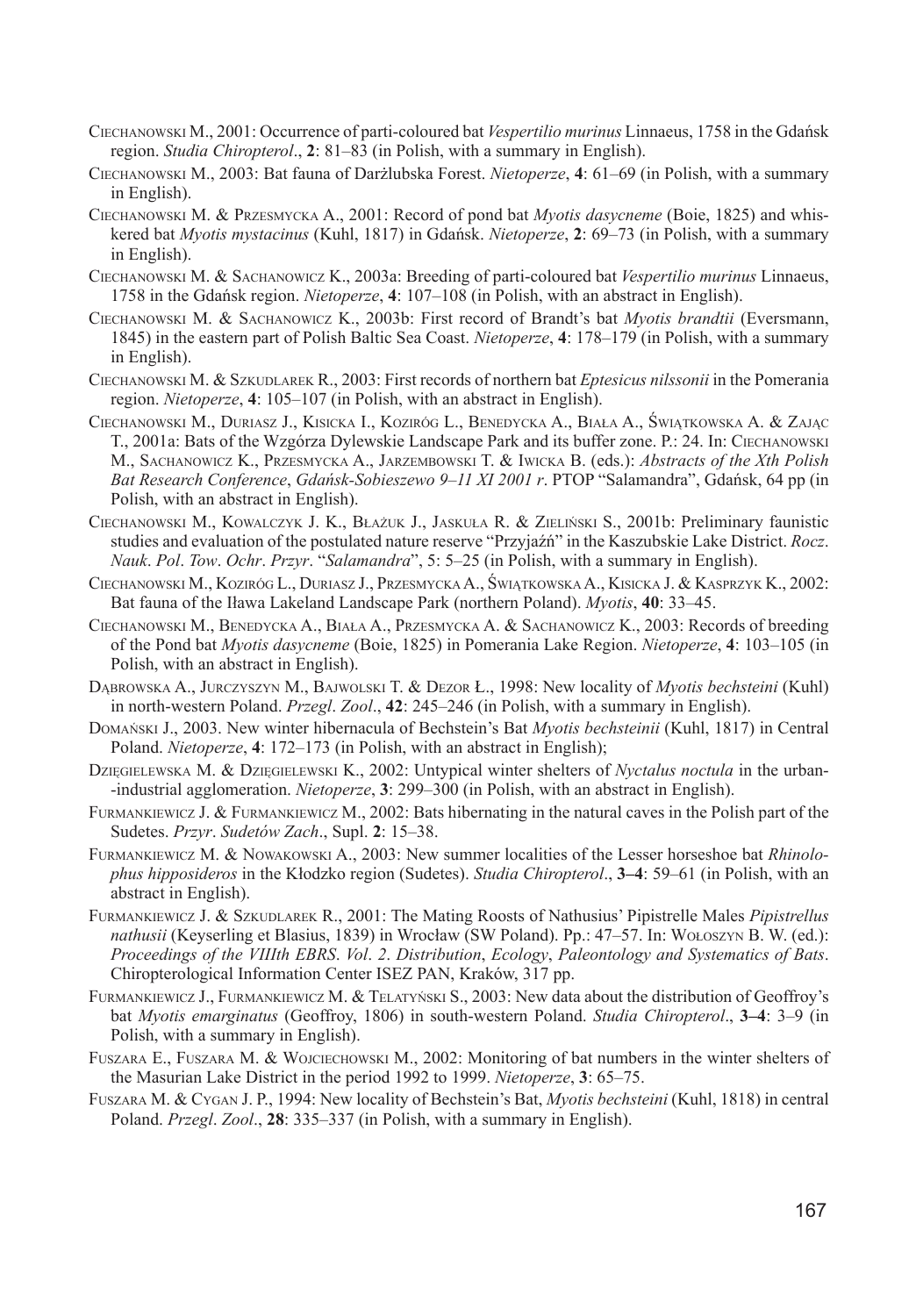- GAISLER J., HANÁK V., HANZAL V. & JARSKÝ V., 2003: Results of bat banding in the Czech and Slovak Republics, 1948–2000. *Vespertilio*, **7**: 3–61 (in Czech with English abstract).
- GAŁOSZ W. & LABOCHA M., 2000: Bats of Tenczyński Landscape Park. Pp.: 20–21. In: *Abs tracts of the XIV Polish Bat Research Conference*, *Rogów 10–12 XI 2000 r*. Łódzka Grupa Chiropterologiczna, Łódz, 35 pp (in Polish with English title).
- GAWLAK A., 1996: A locality of Pond Bat *Myotis dasycneme* (Boie, 1825) in Poznań. *Przegl*. *Przyr*., **7**: 96–97 (in Polish, with a title in English).
- GAWLAK A., WOJTASZYN G. & GMAJ M., 2002: Bat censuses in Middle Pomerania. *Nietoperze*, **3**: 27–32 (in Polish, with a summary in English).
- GŁOWACIŃSKI Z., 2002: Vertebrata Vertebrates. Pp.: 13–22. In: GŁOWACIŃSKI Z. (ed.): *Red List of Threatened Animals in Poland*. Polish Academy of Sciences, Institute of Nature Conservation, Kraków, 155 pp (in Polish, with a summary in English).
- GRZYWIŃSKI W. & KMIECIK P., 2003. Urban drainage system as bat hibernaculum. *Nietoperze*, **4**: 176–178 (in Polish, with an abstract in English).
- HARMATA W., 1988: Borowiec olbrzymi *Nyctalus lasiopterus* (Schreb.) pod Krakowem [Greater Noctule *Nycta lus lasiopterus* (Schreb.) near Kraków]. *Biul*. *C*. *I*. *C*., **2**: 4–5 (in Polish).
- HARMATA W., 1990: Researches on occurrence, ethology and ecology of the bats Chiroptera on Gubałówka Elevation in the Carpathians. *Studia Ośr*. *Dok*. *Fizjogr*., **18**: 263–273 (in Polish, with a summary in English).
- HARMATA W., 1996: Results of the bat banding action in Poland between 1975 and 1994. Pp.: 25–40. In: WOŁOSZYN B. W. (ed.): *The Actual Problems of Bat Protection in Poland*. Chiropterological Information Center ISEZ PAN, Kraków, 244 pp (in Polish, with a summary in English).
- HEBDA G., 2001: Bats of the "Góra św. Anny" Landscape Park preliminary data. *Nietoperze*, **2**: 103–107 (in Polish, with a summary in English).
- HEBDA G. & NOWAK A., 2002: Winter colonies of bats in old fortifications in Nysa (SW Poland). *Przyr. Sudetów Zach*., Supl., **2**: 39–48.
- HEJDUK J., STOPCZYŃSKI M., PAWENTA W. & DOMAŃSKI J., 1999: The bat fauna of "Wzniesienia Łódzkie" Landscape park in Central Poland (preliminary results). P.: 21. In: DZIĘCIOŁOWSKI R. (ed.): *Abstracts of the XIII Polish Bat Research Conference*, *Błażejewko*, *5–7 XI 1999 r*. PTOP "Salamandra", Poznań, 56 pp (in Polish, with an abstract in English).
- HEJDUK J., STOPCZYŃSKI M., PAWENTA W., RÓG M. & DOMAŃSKI J., 2001: The bat fauna of Przedborski Landscape Park – preliminary results. P.: 36. In: CIECHANOWSKI M., SACHANOWICZ K., PRZESMYCKA A., JARZEMBOWSKI T. & IWICKA B. (eds.): *Abstracts of the Xth Polish Bat Research Conference*, *Gdańsk-Sobieszewo 9–11 XI 2001 r*. PTOP "Salamandra", Gdańsk, 64 pp (in Polish, with an abstract in English).
- HERMANNS U., VON POMMERANZ H. & SCHÜTT H., 2001: Erste Ergebnisse einer systematischen Erfassung der Zweifarbfl edermaus, *Vespertilio murinus* Linnaeus, 1758, in Mecklenburg-Vorpommern im Vergleich zu Untersuchungen in Ostpolen. *Nyctalus* (*N*. *F*.), **7**: 532–554.
- HORÁČEK I., HANÁK V. & GAISLER J., 2000: Bats of the Palearctic Region: A Taxonomic and Biogeographic Review. Pp.: 11–157. In: WOŁOSZYN B. W. (ed.): *Proceedings of the VIIIth EBRS*. *Vol*. *1*. *Approaches to Biogeography and Ecology of Bats*. Chiropterological Information Center ISEZ PAN, Kraków, 278 pp.
- HUTSON A. M., MICKLEBURGH S. P. & RACEY P. A., 2001: *Microchiropteran Bats*. *Global Status Survey and Conservation Action Plan*. *IUCN/SSC Chiroptera Specialist Group*. Gland, Switzerland and Cambridge, UK, 258 pp.
- IGNACZAK M., RADZICKI G. & DOMAŃSKI J., 2001: Bats of Interriver Warta and Widawka Landscape Park. *Nietoperze*, **2**: 125–134 (in Polish, with a summary in English).
- JARZEMBOWSKI T., 2003: Migration of the Nathusius' pipistrelle *Pipistrellus nathusii* (Vespertilionide) along the Vistula Split. *Acta Theriol*., **48**: 301–304.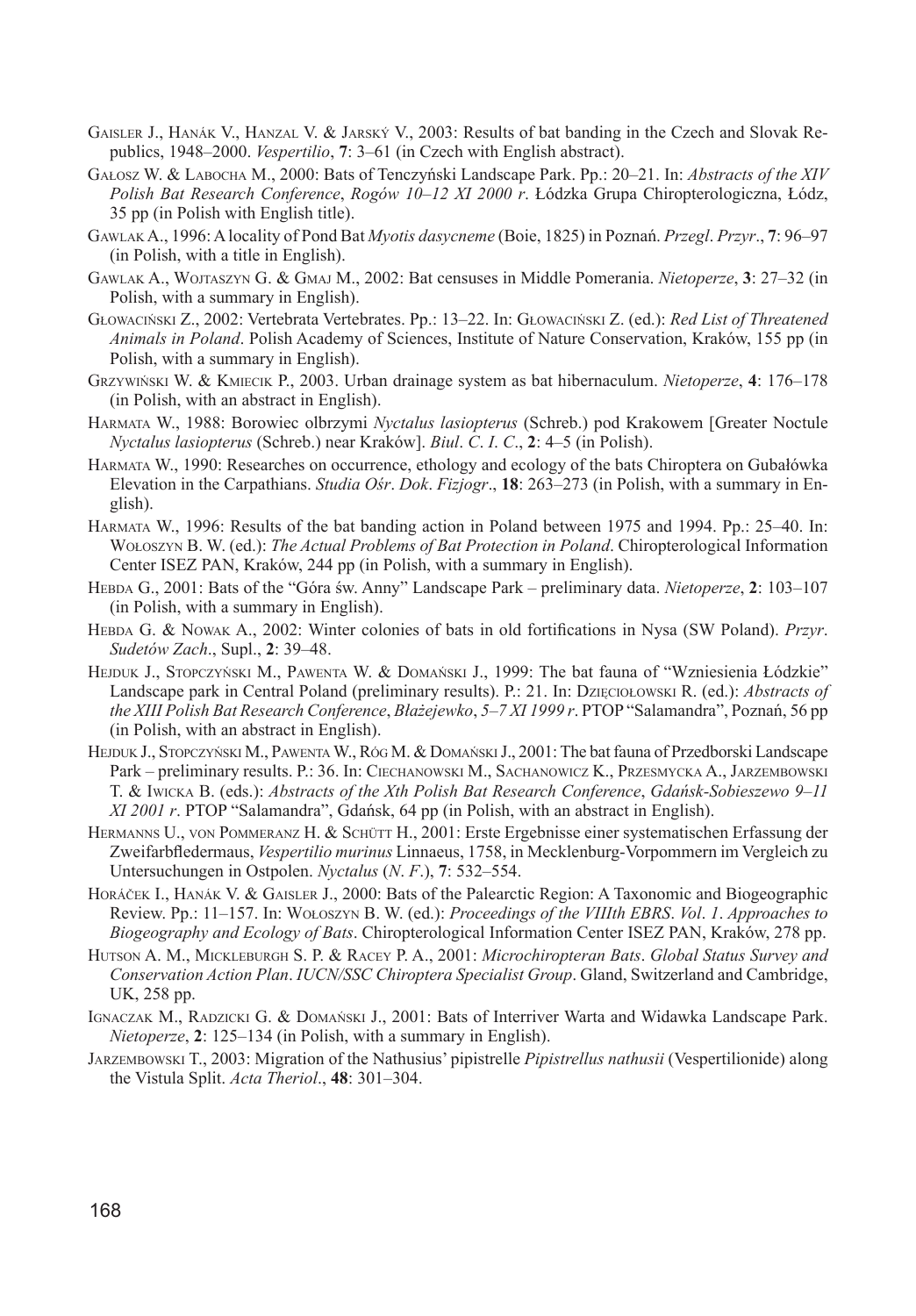- JARZEMBOWSKI T. & STĘPNIEWSKA A., 1996: Bats of the Trójmiejski Landscape Park. Pp.: 69–77. In: WOŁOSZYN B. W. (ed.): *The Actual Problems of Bat Protection in Poland*. Chiropterological Information Center ISEZ PAN, Kraków, 244 pp (in Polish, with a summary in English).
- JARZEMBOWSKI T., CIECHANOWSKI M. & PRZESMYCKA A., 2000: Bats hibernating at the Gdańsk Pomerania in years 1989–1999. *Studia Chiropterol*., **1**: 29–42 (in Polish, with a summary in English).
- JONES G. & BARRATT E. M., 1999: *Vespertilio pipistrellus* Schreber, 1774 and *V*. *pygmaeus* Leach, 1825 (currently *Pipistrellus pipistrellus* and *P*. *pygmaeus*; Mammalia, Chiroptera): proposed designation of ne o typ es. *Bull*. *Zool*. *Nomencl*., **56**: 182–186.
- KAŇUCH P., RUCZYŃSKI I. & CELUCH M., 2004: Unusual change of habitat by a noctule female (*Nyctalus noctu la*). *Nyctalus* (*N*. *F*.), **9**: 504–505.
- KASPRZYK K., 1997: Bat fauna of the north-east Poland Current state of knowledge. *Acta Univ*. *Nicolai Copernici*, *Biol*., **52**: 77–85 (in Polish, with a summary in English).
- KASPRZYK K. & FUSZARA E., 1992: New stations of the Barbastelle, *Barbastella barbastellus* (Schreber, 1774) in north-eastern Poland. *Przegl*. *Zool*., **36**: 193–197 (in Polish, with a summary in English).
- KASPRZYK K. & RUPRECHT A. L., 1996: New localities of the Lesser Noctule *Nyctalus leisleri* (Kuhl, 1818) in the Masurian Lake District. *Przegl*. *Przyr*., **7**: 71–75 (in Polish, with an abstract in English).
- KASPRZYK K., TOMASZEWSKI M., PIWOWARSKI T. & PÓŁCHŁOPEK T., 2003: New places of bat wintering on Pomorze Nadwiślańskie District (North Poland). *Nietoperze*, 4: 83–92.
- KOCK D. & BOGDANOWICZ W., 1998: Eine historische Fledermaus-Sammlung aus dem südlichen Polen (Mamma lia: Chiroptera). *Senckenberg*. *Biol*., **77**: 123–126.
- KOKUREWICZ T., 1990: *Myotis emarginatus* (Geoffroy, 1806) (Chiroptera: Vespertilionidae) in Poland: the past, the present status and the perspectives. *Myotis*, **28**: 73–82.
- KOKUREWICZ T., 1991: Materiały do chiropterofauny Polskich Karkonoszy [Materials to the bat fauna of Polish Karkonosze Mts]. *Badania Naukowe w Karkonoskim Parku Narodowym II. Prace Karkonoskiego Tow*. *Nauk*., **53**: 104–115 (in Polish).
- KONDRACKI J., 2001: *Geografi a regionalna Polski* [*Regional Geography of Poland*]. Polskie wydawnictwo naukowe, Warszawa, 441 pp (in Polish).
- KOWALSKI K., 1955: *Nasze nietoperze i ich ochrona* [*Our bats and their protection*]. Polska Akademia Nauk, Zakład Ochrony Przyrody, Kraków, 110 pp (in Polish).
- KOWALSKI M. & LESIŃSKI G., 1988: The locality of the Grey long-eared bat, *Plecotus austriacus* (Fisher, 1829) in north-eastern Poland. *Przegl*. *Zool*., **32**: 91–94.
- KOWALSKI M. & LESIŃSKI G., 1994: Bats occupying nest boxes for birds and bats in Poland. *Nyctalus* (*N*. *F*.), **5**: 19–26.
- KOWALSKI M. & LESIŃSKI G., 1995: Species composition and shelter preference of bats in the Kampinos Forest. *Przegl*. *Przyr*., **6**: 99–108 (in Polish, with a summary in English).
- KOWALSKI K. & RUPRECHT A. L., 1981: Bats (Chiroptera). Pp.: 101–154. In: PUCEK Z. (ed.): *Keys to Ver tebrates of Poland. Mammals.* Polish Scientific Publishers, Warsaw, 368 pp.
- KOWALSKI M. & SZKUDLAREK R., 2003: Distribution of *Barbastella barbastellus* in Poland in the years 1980–1998. *Nyctalus* (*N*. *F*.), **8**: 599–602.
- KOWALSKI M., KRASNODĘBSKI I. & LESIŃSKI G., 1994: Occurence of the northern bat (*Eptesicus nilssonii* Key ser ling et Blasius, 1839) in the Mazovian and Podlasie Lowland. *Przegl*. *Przyr*., **5**: 83–86 (in Polish, with a summary in English).
- KOWALSKI M., KRASNODĘBSKI I., SACHANOWICZ K., DRÓŻDŻ R. & WOJTOWICZ B., 1996: Skład gatunkowy, wybiórczość kryjówek i miejsc żerowania nietoperzy w Puszczy Kozienickiej [The species composition, roost and foraging site selection of bats in Kozienicka Forest]. *Kulon*, **1**: 25–41 (in Polish).
- KOWALSKI M., LESIŃSKI G. & SACHANOWICZ K., 1997: The occurrence of grey long-eared bat *Plecotus austriacus* (Fisher, 1829) on the Podlasie and Mazovia Lowlands and diagnostic characters of the Polish mem bers of the genus *Plecotus* Geoffroy, 1818. *Przegl*. *Zool*., **41**: 95–100 (in Polish, with a summary in English).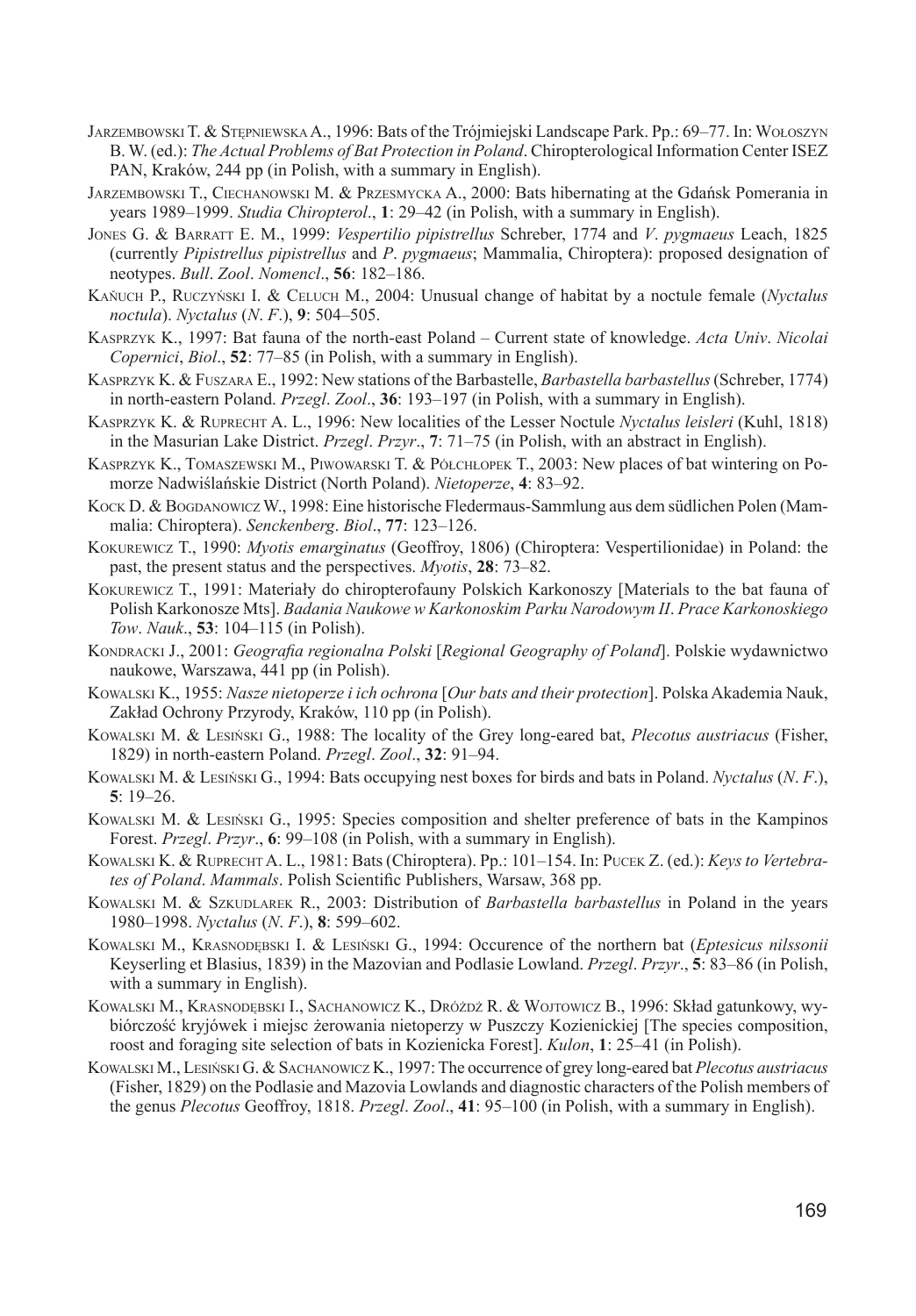- KOWALSKI M., LESIŃSKI G., GÓRSKI A. & GRUŻEWSKI M., 1995: Large Mouse-eared Bat *Myotis myotis* sites in North-eastern Poland. *Przegl*. *Przyr*., **6**: 71–74 (in Polish, with a summary in English).
- KOWALSKI M., LESIŃSKI G., WOJTOWICZ B. & NITKIEWICZ T., 2003: Winter localities of the pond bat *Myotis dasycneme* in the northern part of Podlasie. *Nietoperze*, **4**: 162–166.
- KOWALSKI M., OSTRACH-KOWALSKA A., KRASNODĘBSKI I., SACHANOWICZ K., IGNACZAK M. & RUSIN A., 2001: Bats of the Górzniensko-Lidzbarski and Welski Landscape Parks. *Nietoperze*, **2**: 117–124 (in Polish, with a summary in English).
- KOWALSKI M., WOJTOWICZ B., BOCHEN R. & CHILIŃSKA A., 2002: Bats of the Chełm Landscape Park. Pp.: 19–20. In: *Abstracts of the XVI Polish Bat Research Conference*, *Piechowice 15–17 XI 2002*. 32 pp (in Polish with English title).
- KRZANOWSKI A., 1956: The Bats (Chiroptera) of Puławy. List of species with biological observations. *Acta Theriol*., **1**: 87–108 (in Polish, with a summary in English).
- KRZANOWSKI A., 1963: The complete list of Chiroptera of the town of Puławy (Poland). *Przegl*. *Zool*., **7**: 284–286 (in Polish, with a summary in English).
- KUPRYJANOWICZ J., 1994: The Large Mouse-eared Bat, *Myotis myotis* (Borkhausen, 1797) in north-eastern Poland. *Nyctalus* (*N*. *F*.), **5**: 195–197.
- LABOCHA M. & WOŁOSZYN B. W., 1994: Winter bat censuses in the Krakowska Upland. Pp.: 104–122. In: WOŁOSZYN B. W. (ed.): *Results of the Winter Bat Census in Poland 1988–1992*. Chiropterological Information Center ISEZ PAN, Kraków, 230 pp (in Polish, with a summary in English).
- LESIŃSKI G., 2001: Bats Chiroptera of the Biebrza Basin and surrounding areas. *Parki Nar*. *Rez*. *Przyr*., **20**: 51–64 (in Polish, with a summary in English).
- LESIŃSKI G., 2004: The most numerous maternity colony of the northern bat *Eptesicus nilssonii* in Poland. *Nietoperze*, **5**: 117–118 (in Polish, with an abstract in English).
- LESIŃSKI G. & GWARDJAN M., 2001: Whiskered bat *Myotis mystacinus* and Brandt's bat *M. brandtii* as traffic casualties on roads in central Poland. *Nietoperze*, **2**: 135–138 (in Polish, with a summary in English).
- LESIŃSKI G., FUSZARA E., FUSZARA M., KOWALSKI M. & WOJTOWICZ B., 2001a: The parti-coloured bat *Vesperti lio murinus* in Warsaw, Poland. *Myotis*, **39**: 21–25.
- LESIŃSKI G., FUSZARA E., KOWALSKI M., 2001b: Characteristics of urban bat community of Warsaw. *Nietoper ze*, **2**: 3–17 (in Polish, with a summary in English).
- LESIŃSKI M., KOWALSKI M., DOMAŃSKI J., DZIĘCIOŁOWSKI R., LASKOWSKA-DZIĘCIOŁOWSKA K. & DZIĘGIELEWSKA M., 2004: The importance of small cellars to bat hibernation in Poland. *Mammalia*, **68**: 345–352.
- ŁOCHYŃSKI M., GRZYWIŃSKI W., SZUBERT A., JAROS R., WOJTASZYN G. & SZKUDLAREK R., 2002: The occurrence of Leisler's bat *Nyctalus leisleri* (Kuhl, 1817) in western Poland. *Przegl*. *Przyr*., **13**: 213–218 (in Polish, with an abstract in English).
- MIKUSEK R. & PIKULSKA B., 1999: Mammals of the Stołowe Mountains National Park. *Szczeliniec*, **3**: 109–119 (in Polish, with a summary in English).
- MITCHELL-JONES A. J., AMORI G., BOGDANOWICZ W., KRYŠTUFEK B., REINJDERS P. J. H., SPITZENBERGER F., STUBBE M., THISSEN J. B. M., VOHRALÍK V. & ZIMA J., 1999: *The Atlas of European Mammals*. Academic Press, London, 484 pp.
- MLECZEK T., SZATKOWSKI B. & WĘGIEL W., 1994: Winter bat censuses in the Beskid Niski Mts. and Pogórze. Pp.: 123–129. In: WOŁOSZYN B. W. (ed.): *Results of the Winter Bat Census in Poland 1988–1992*. Chirop te ro lo gi cal Information Center ISEZ PAN, Kraków, 230 pp (in Polish, with a summary in English).
- MYSŁAJEK R. M., 2002: Bats Chiroptera of the Landscape Park of the Beskid Mały Mountains. *Nietoperze*, **3**: 263–269 (in Polish, with a summary in English).
- MYSŁAJEK R. W., HENEL K. & NOWAK S., 2002: Bats Chiroptera of the "Łężczok" reserve near Racibórz. *Nietoperze*, **3**: 272–276 (in Polish, with a summary in English).
- NOWAK J. & PIKSA K., 1997: Wstępne wyniki obserwacji kolonii podkowca małego w Jaskini Zbójnickiej w Łopieniu [Observations of the lesser horseshoe bat colony in Zbójnicka Cave in Łopień – preliminary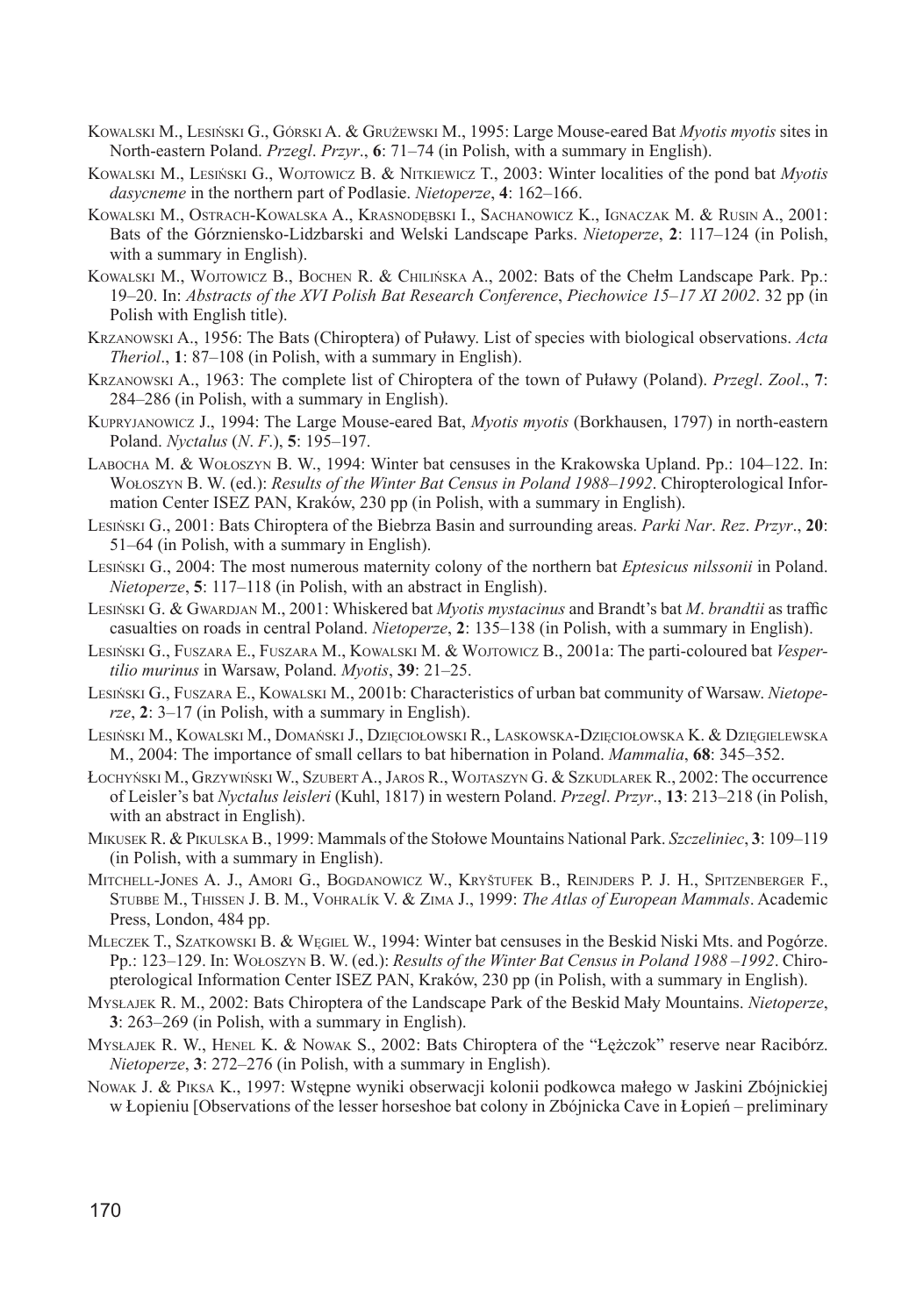re sults]. P.: 19. In: *Abstracts of the XI Polish Bat Research Conference*, *Kraków 8–9 XI 1997*. 20 pp (in Polish).

- Nowak J., 2001: Geoffroy's bat *Myotis emarginatus* (Geoffroy, 1806), a new species for the Tatra Mountains fauna. *Studia Chiropterol*., **2**: 97–99 (in Polish, with a summary in English).
- NOWAK J., GAWLAK A. & WOJTASZYN G., 2001a: Pond bat *Myotis dasycneme* (Boie, 1825) in the Tatra Mountains. *Nietoperze*, 2: 63–67 (in Polish, with a summary in English).
- NOWAK J., KOZAKIEWICZ K. & GRZYWIŃSKI W., 2001b: Greater horseshoe bat *Rhinolophus ferrumequinum*  (Schreber, 1774), a new species for the Ojców National Park fauna. *Studia Chiropterol*., **2**: 100 (in Polish, with a summary in English).
- PASZKIEWICZ R., SZKUDLAREK R., WĘGIEL A., WĘGIEL J. & WĘGIEL W., 1998: Materials about the Pieniny bats – summer bats' sites. *Pieniny – Przyroda i Człowiek*, **6**: 31–46 (in Polish, with a summary in English).
- PIKSA K., 1998: The chiropterofauna of the Polish Tatra Mts. *Vespertilio*, **3**: 93–100.
- PIKSA K., 2000: New localities of Geoffroy's bat *Myotis emarginatus* (Geoffroy, 1806) in the Polish part of the Carpathians. *Przegl*. *Przyr*., **11**: 111–112 (in Polish, with a summary in English).
- PIKSA K. & NOWAK J., 2000: The Bat Fauna of the Polish Tatra Caves. Pp.: 181–190. In: WOŁOSZYN B. W. (ed.): *Proceedings of the VIIIth EBRS. Vol. 1. Approaches to Biogeography and Ecology of Bats.* Chiropterological Information Center ISEZ PAN, Kraków, 278 pp.
- PIKSA K. & NOWAK J., 2002: New winter localities of Bechstein's bat *Myotis bechsteinii* (Kuhl, 1817) in caves of the Polish Carpathians. *Nietoperze*, **3**: 237–241 (in Polish, with a summary in English).
- PISKORSKI M. & URBAN M., 2003: Bat fauna of the Południoworoztoczański Landscape Park. *Nietoperze*, **4**: 21–25 (in Polish, with a summary in English).
- PISKORSKI M., MAZUR M. & KOWALSKI M., 2000: Bats of Sobiborski Landscape Park and surrounding area. Pp.: 31–32. In: *Abstracts of the XIV Polish Bat Research Conference*, *Rogów 10–12 listopada 2000 r.* Łódzka Grupa Chiropterologiczna, 35 pp (in Polish with English title).
- PISKORSKI M., GWARDJAN M., KOWALSKI M., WOJTOWICZ B., URBAN M. & BOCHEN R., 2001: Bats of the Strzelce Forest. Pp.: 46–47. In: CIECHANOWSKI M., SACHANOWICZ K., PRZESMYCKA A., JARZEMBOWSKI T. & IWICKA B. (eds.): *Abstracts of the Xth Polish Bat Research Conference*, *Gdańsk-Sobieszewo 9–11 XI 2001 r*. PTOP "Salamandra", Gdańsk, 64 pp (in Polish, with an abstract in English).
- PJENČÁK P., DANKO Š. & MATIS Š., 2003: Bats of the Tatra National Park and its wider surroundings (northern--central Slovakia). *Vespertilio*, **7**: 139–160 (in Slovak, with an abstract in English)
- POSTAWA T. & GAS A., 2003: Bat fauna of Wigry National Park (north-eastern Poland). *Studia Chiropterol*., **3–4**: 31–42 (in Polish, with a summary in English).
- POSTAWA T. & WOŁOSZYN B. W., 2000: The bat fauna of Western Bieszczady Mountains. *Monografie Bieszczadzkie*, 9: 91–101 (in Polish, with a summary in English).
- POSTAWA T. & ZYGMUNT J., 2000: Changes of bat numbers in Częstochowa Upland caves between 1975 and 1999. *Studia Chiropterol*., **1**: 83–114 (in Polish, with a summary in English).
- RACHWALD A. & LABOCHA M., 1996: Różnice w występowaniu nietoperzy w drzewostanach naturalnych i zagospodarowanych w Puszczy Białowieskiej (Wschodnia Polska). Pp.: 111–122. In: WOŁOSZYN B. W. (ed.): *The Actual Problems of Bat Protection in Poland*. Chiropterological Information Center ISEZ PAN, Kraków, 244 pp (in Polish, with a summary in English).
- RACHWALD A. & SZKUDLAREK R., 2001: The record of phonic types "45 kHz" and "55 kHz" in pipistrelle *Pipis t rel lus pipistrellus* ("cryptic species" *P*. *pipistrellus* and *P*. *pygmaeus*) in Poland. *Nietoperze*, **2**: 19–22 (in Polish, with a summary in English).
- RACHWALD A., BORATYŃSKI P. & NOWAKOWSKI W. K., 2001: Species composition and night-time activity of bats fl ying over rivers in Białowieża Primeval Forest (Eastern Poland). *Acta Theriol*., **46**: 235–242.
- RUPRECHT A. L., 1983: Bats (*Chiroptera*). Pp.: 62–82, maps 27–67. In: PUCEK Z. & RACZYŃSKI J. (ed.): *Atlas of Polish Mammals*. Polskie wydawnictwo naukowe, Warszawa, 188 pp (text) + 183 pp (maps).
- RUPRECHT A. L., 2004: Das Graue Langohr, *Plecotus austriacus* (Fischer, 1829), im Urwald von Białowieża (Ostpolen). *Nyctalus* (*N*. *F*.), **9**: 389–395.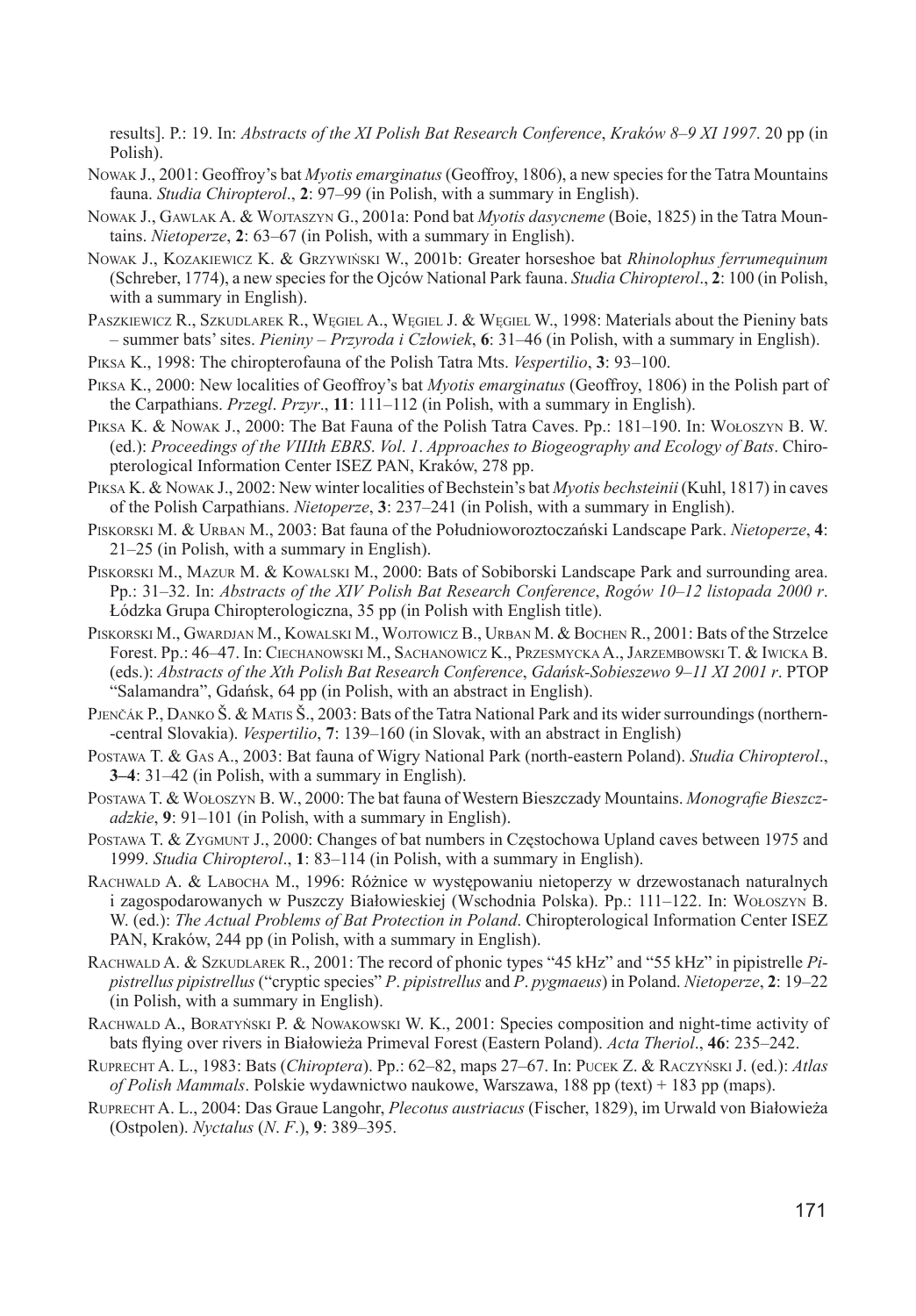RYDELL J., 1993: *Eptesicus nilssonii*. *Mammal*. *Species*, **430**: 1–7.

- SACHANOWICZ K., 2003: Winter localities of bats Chiroptera in the southern part of Wysoczyzna Drohiczyńska and Podlaski Przełom Bugu (Podlasie Lowland). *Nietoperze*, **4**: 5–19 (in Polish, with a summary in English).
- SACHANOWICZ K. & CIECHANOWSKI M., 2005: *Bats of Poland*. Multico Oficyna Wydawnicza, Warszawa, 160 pp (in Polish with English summaries).
- SACHANOWICZ K. & KRASNODEBSKI I., 2003: Species composition and anthropogenic roosts of bats in the Łuków Forest. *Nietoperze*, **4**: 27–38 (in Polish, with a summary in English).
- SACHANOWICZ K. & RUCZYŃSKI I., 2001: Summer roost sites of *Myotis brandtii* (Eversmann, 1845) (Chiroptera, Vespertilionidae) in eastern Poland. *Mammalia*, **65**: 531–535.
- SACHANOWICZ K. & WOWER A., 2005: Mroczek pozłocisty w miastach Aglomeracji Górnośląskiej [Northern bat in the towns of Upper Silesia agglomeration]. *Przyroda Górnego Śląska*, **39**: 8–9 (in Polish).
- SACHANOWICZ K. & ZUB K., 2002: Numbers of hibernating *Barbastella barbastellus* (Schreber, 1774) (Chirop te ra, Vespertilionidae) and thermal conditions in military bunkers. *Mamm*. *Biol*., **67**: 179–184.
- SACHANOWICZ K., MARZEC M., CIECHANOWSKI M. & RACHWALD A., 2001: Bats of the Romincka Forest. Nieto*per ze*, **2**: 109–115 (in Polish, with a summary in English).
- SACHANOWICZ K., WOWER A. & BASHTA T. A., 2006: Further range extension of *Pipistrellus kuhlii* (Kuhl, 1817) in central and eastern Europe. *Acta Chiropterol*., **8**: 543–548.
- SEVILLA P., 1989: Quarternary fauna of bats in Spain: Paleoecological and biogeographic interest. Pp.: 349–355. In: HANÁK V., HORÁČEK I. & GAISLER J. (eds.): *European Bat Research 1987*. Charles Univ. Press, Praha, 720 pp.
- SITOWSKI L., 1948: Contributions to a knowledge of the fauna of the National Park in the Pieniny mountains. *Ochr*. *Przyr*., **18**: 133–142 (in Polish, with a summary in English).
- STRELKOV P. P., 2000: Seasonal distribution of migratory bat species (Chiroptera, Vespertilionidae) in eastern Europe and adjacent territories: nursing area. *Myotis*, **37**: 7–25.
- SZKUDLAREK R. & PASZKIEWICZ R., 2001: Observation of *Myotis emarginatus* in Pieniny Mts. *Nietoperze*, **2**: 140–141 (in Polish, with an abstract in English).
- SZKUDLAREK R. & PASZKIEWICZ R., 2003: The biggest site of Lesser horseshoe bat *Rhinolophus hipposideros*  (Bechstein, 1800) in Lower Silesia. *Nietoperze*, **4**: 110–111 (in Polish, with a summary in English).
- SZKUDLAREK R., PASZKIEWICZ R. & GOTTFRIED T., 2001: Distribution of *Rhinolophus hipposideros* (Bechstein, 1800) in south-western Poland. *Nietoperze*, **2**: 53–62 (in Polish, with a summary in English).
- SZKUDLAREK R., PASZKIEWICZ R., HEBDA G., GOTFRIED T., CIEŚLAK M., MIKA A. & RUSZLEWICZ A., 2002: Atlas of bat distribution in south-western Poland – winter sites from years 1982–2002. *Nietoperze*, **3**: 197–235 (in Polish, with a summary in English).
- SZKUDLAREK R., WĘGIEL A. & IWANIUK Ł., 2003: Sczyrzyc Monastery the most precious attic in Poland. *Nietoperze*, **4**: 175–176 (in Polish, with a summary in English).
- URBAŃCZYK Z., 1990: Northern Europe's most important bat hibernation site. *Oryx*, **24**: 30–34.
- WĘGIEL A., PASZKIEWICZ R. & SZKUDLAREK R., 2001: Bats of Beskid Wyspowy, Beskid Sądecki, Beskid Niski and Pogórze Karpackie – summer roosts in buildings. *Nietoperze*, **2**: 75–84 (in Polish, with a summary in English).
- WĘGIEL A., SZKUDLAREK R., GOTFRIED T., 2004: Species composition, activity and population structure of bats netted in summer at the entrances of some caves in Beskidy Mts. *Nietoperze*, **5**: 95–105 (in Polish, with a summary in English).
- WOJCIECHOWSKI M., JEF IMOW M. & KASPRZYK K., 1999: First record of nursery colony of the pond bat *Myotis dasycneme* (Boie, 1825) in Poland. P.: 46. DZIĘCIOŁOWSKI R. (ed.): *Abstracts of the XIII Polish Bat Research Conference*, *Błażejewko*, *5–7 XI 1999 r*. PTOP "Salamandra", Poznań, 56 pp (in Polish, with an abstract in English).
- WOJTASZYN G., DĄBROWSKA A. & STEPHAN W., 2000: New locality of *Barbastella barbastellus* (Schreber 1774) in Baltic Sea coast. *Przegl*. *Przyr*., **11**: 109–110 (in Polish, with an abstract in English).